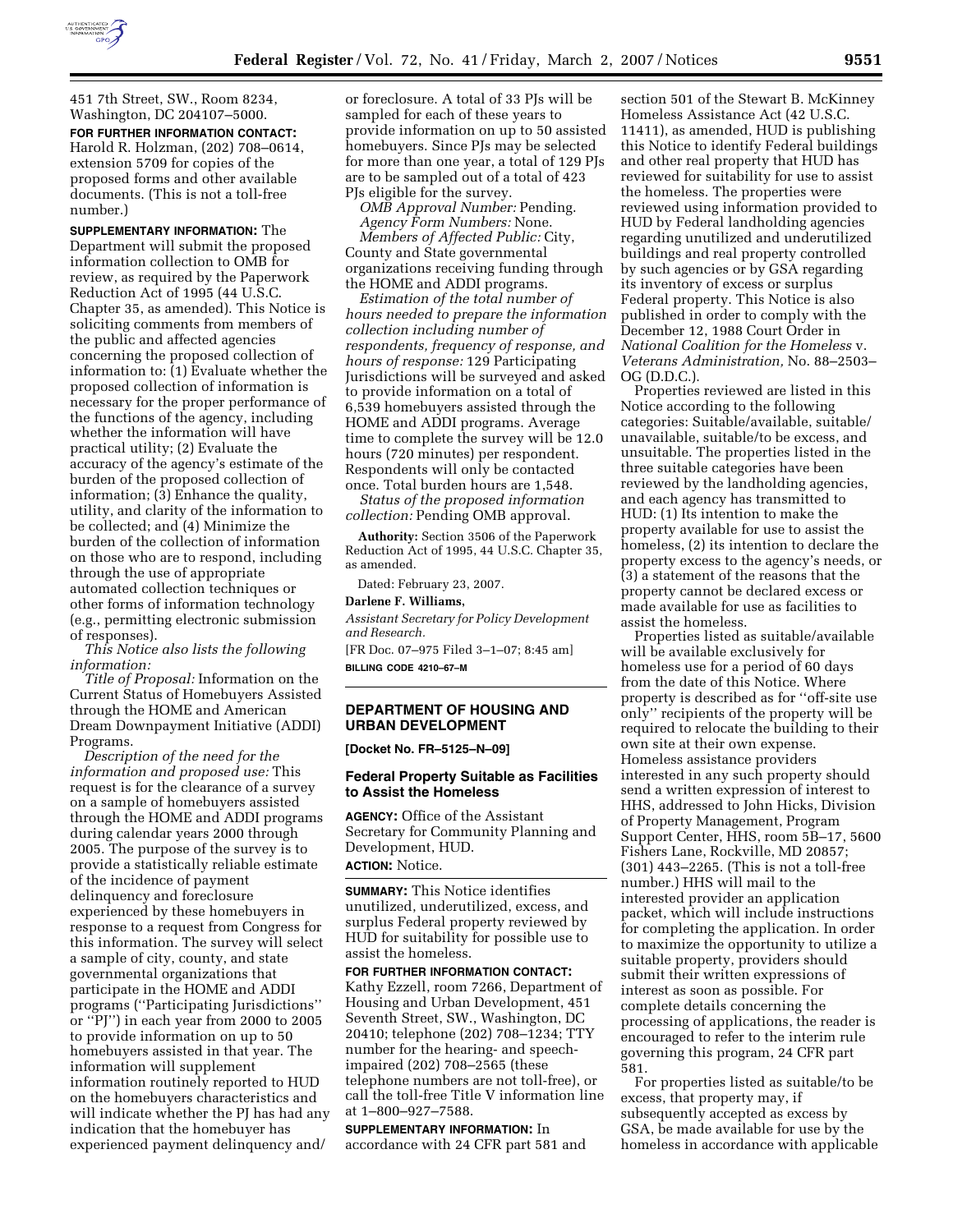law, subject to screening for other Federal use. At the appropriate time, HUD will publish the property in a Notice showing it as either suitable/ available or suitable/unavailable.

For properties listed as suitable/ unavailable, the landholding agency has decided that the property cannot be declared excess or made available for use to assist the homeless, and the property will not be available.

Properties listed as unsuitable will not be made available for any other purpose for 20 days from the date of this Notice. Homeless assistance providers interested in a review by HUD of the determination of unsuitability should call the toll free information line at 1– 800–927–7588 for detailed instructions or write a letter to Mark Johnston at the address listed at the beginning of this Notice. Included in the request for review should be the property address (including zip code), the date of publication in the **Federal Register**, the landholding agency, and the property number.

For more information regarding particular properties identified in this Notice (*i.e.*, acreage, floor plan, existing sanitary facilities, exact street address), providers should contact the appropriate landholding agencies at the following addresses: *Coast Guard:*  Commandant, U.S. Coast Guard, Attn: Teresa Sheinberg, 2100 Second St., SW., Rm 6109, Washington, DC 20593–0001; (202) 267–6142; *Energy:* Mr. John Watson, Department of Energy, Office of Engineering & Construction Management, ME–90, 1000 Independence Ave., SW., Washington, DC 20585: (202) 586–0072; GSA: Mr. John E.B. Smith, Deputy Assistant Commissioner, General Services Administration, Office of Property Disposal, 18th and F Streets, NW., Washington, DC 20405; (202) 501–0084; *Interior:* Ms. Linda Tribby, Acquisition & Property Management, Department of the Interior, 1849 C Street, NW., MS5512, Washington, DC 20240; (202) 513–0747; *Navy:* Mr. Warren Meekins, Associate Director, Department of the Navy, Real Estate Services, Naval Facilities Engineering Command, Washington Navy Yard, 1322 Patterson Ave., SE., Suite 1000, Washington, DC 20374–5065; (202) 685–9305; *VA:* Mr. George L. Szwarcman, Acting Director, Real Property Service (183C), Department of Veterans Affairs, 811 Vermont Avenue, NW., Room 555, Washington, DC 20420; (202) 565–5398; (These are not toll-free numbers).

Dated: February 23, 2007. **Mark R. Johnston,** 

*Deputy Assistant Secretary for Special Needs.* 

## **Title V, Federal Surplus Property Program Federal Register Report for 03/02/2007**

**02/23/2007** 

#### **Suitable/Available Properties**

*Building*  Alaska Tract 02–112 Legends of the Mountain, NW Fifth Ave. Seward AK 99664 Landholding Agency: Interior Property Number: 61200620001 Status: Unutilized Comments: 6982 sq. ft., most recent use restaurant/bar, off-site use only Tract 02–114 Harbor Dinner Club 220 Fifth Ave., Seward AK 99664 Landholding Agency: Interior Property Number: 61200620002 Status: Unutilized Comments: 5604 sq. ft., presence of asbestos/ lead paint, most recent use—restaurant/ bar, off-site use only Tract 02–115 Old Solly's Washington St., Seward AK 99664 Landholding Agency: Interior Property Number: 61200620003 Status: Unutilized

Comments: 7392 sq. ft., presence of asbestos/ lead paint, most recent use—gift shop/ offices/bar/apts., off-site use only

#### **Suitable/Available Properties**

*Building* 

California

- Trailers 288, 289, 290, 293
- Stanford Linear Accelerator Center
- Menlo Park Co: San Mateo CA 94025
- Landholding Agency: Energy
- Property Number: 41200630006

Status: Excess

Comments: various sq. ft., presence of asbestos, most recent use—office, need significant repair, off-site use only

## Colorado

Bldg. 2

VAMC

- 2121 North Avenue
- Grand Junction Co: Mesa CO 81501

Landholding Agency: VA

- Property Number: 97200430001
- Status: Unutilized

Comments: 3298 sq. ft., needs major rehab, presence of asbestos/lead paint

- Bldg. 3
- VAMC
- 2121 North Avenue
- Grand Junction Co: Mesa CO 81501
- Landholding Agency: VA
- Property Number: 97200430002
- Status: Unutilized
- Comments: 7275 sq. ft., needs major rehab, presence of asbestos/lead paint

205 North 4th Street, Coeur d'Alene ID 83814 Landholding Agency: GSA Property Number: 54200710009 Status: Excess GSA Number: 9–G–ID–559 Comments: 24,490 sq. ft., presence of asbestos/lead paint, currently leased for up to 2 years Illinois Bldg. 912 Naval Station Great Lakes IL 60088 Landholding Agency: Navy Property Number: 77200640030 Status: Excess Comments: 12,000 sq. ft., tailor shop, needs major repairs, presence of asbestos/lead paint, off-site use only Indiana Bldg. 105, VAMC

East 38th Street

- Marion Co: Grant IN 46952
- Landholding Agency: VA

**Suitable/Available Properties** 

*Building*  Idaho

Federal Building

Property Number: 97199230006

Status: Excess Comments: 310 sq. ft., 1 story stone structure,

no sanitary or heating facilities, Natl Register of Historic Places

#### **Suitable/Available Properties**

*Building* 

Indiana Bldg. 140, VAMC East 38th Street

Marion Co: Grant IN 46952 Landholding Agency: VA Property Number: 97199230007 Status: Excess Comments: 60 sq. ft., concrete block bldg., most recent use—trash house Bldg. 7 VA Northern Indiana Health Care System Marion Campus, 1700 East 38th Street Marion Co: Grant IN 46953 Landholding Agency: VA Property Number: 97199810001 Status: Underutilized Comments: 16,864 sq. ft., presence of asbestos, most recent use—psychiatric ward, National Register of Historic Places Bldg. 10 VA Northern Indiana Health Care System Marion Campus, 1700 East 38th Street Marion Co: Grant IN 46953 Landholding Agency: VA Property Number: 97199810002 Status: Underutilized Comments: 16,361 sq. ft., presence of asbestos, most recent use—psychiatric ward, National Register of Historic Places **Suitable/Available Properties** 

- *Building*
- Indiana

Bldg. 11

VA Northern Indiana Health Care System Marion Campus, 1700 East 38th Street Marion Co: Grant IN 46953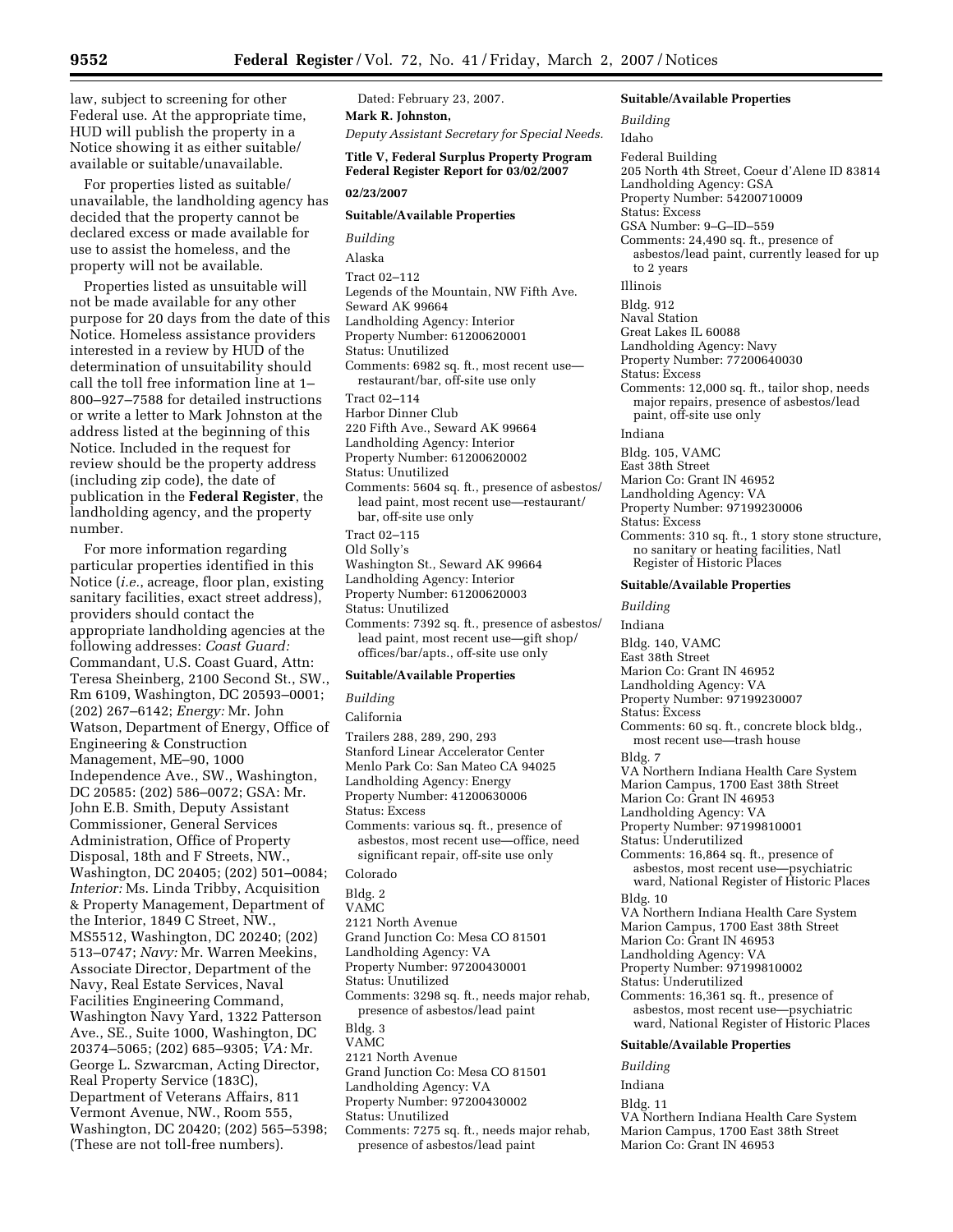Landholding Agency: VA Property Number: 97199810003 Status: Underutilized Comments: 16,361 sq. ft., presence of asbestos, most recent use—psychiatric ward, National Register of Historic Places Bldg. 18 VA Northern Indiana Health Care System Marion Campus, 1700 East 38th Street Marion Co: Grant IN 46953 Landholding Agency: VA Property Number: 97199810004 Status: Underutilized Comments: 13,802 sq. ft., presence of asbestos, most recent use—psychiatric ward, National Register of Historic Places Bldg. 25 VA Northern Indiana Health Care System Marion Campus, 1700 East 38th Street Marion Co: Grant IN 46953 Landholding Agency: VA Property Number: 97199810005 Status: Unutilized Comments: 32,892 sq. ft., presence of asbestos, most recent use—psychiatric ward, National Register of Historic Places **Suitable/Available Properties**  *Building*  Indiana Bldg. 1 N. Indiana Health Care System Marion Co: Grant IN 46952 Landholding Agency: VA Property Number: 97200310001 Status: Unutilized Comments: 20,287 sq. ft., needs extensive repairs, presence of asbestos, most recent use—patient ward Bldg. 3 N. Indiana Health Care System Marion Co: Grant IN 46952 Landholding Agency: VA Property Number: 97200310002 Status: Unutilized Comments: 20,550 sq. ft., needs extensive repairs, presence of asbestos, most recent use—patient ward Bldg. 4 N. Indiana Health Care System Marion Co: Grant IN 46952 Landholding Agency: VA Property Number: 97200310003 Status: Unutilized Comments: 20,550 sq. ft., needs extensive repairs, presence of asbestos, most recent use—patient ward Bldg. 13 N. Indiana Health Care System Marion Co: Grant IN 46952 Landholding Agency: VA Property Number: 97200310004 Status: Unutilized Comments: 8971 sq. ft., needs extensive repairs, presence of asbestos, most recent use—office **Suitable/Available Properties**  *Building* 

## Indiana Bldg. 19 N. Indiana Health Care System Marion Co: Grant IN 46952 Landholding Agency: VA

Property Number: 97200310005 Status: Unutilized Comments: 12,237 sq. ft., needs extensive repairs, presence of asbestos, most recent use—office Bldg. 20 N. Indiana Health Care System Marion Co: Grant IN 46952 Landholding Agency: VA Property Number: 97200310006 Status: Unutilized Comments: 14,039 sq. ft., needs extensive repairs, presence of asbestos, most recent use—office/storage Bldg. 42 N. Indiana Health Care System Marion Co: Grant IN 46952 Landholding Agency: VA Property Number: 97200310007 Status: Unutilized Comments: 5025 sq. ft., needs extensive repairs, presence of asbestos, most recent use—office Bldg. 60 N. Indiana Health Care System Marion Co: Grant IN 46952 Landholding Agency: VA Property Number: 97200310008 Status: Unutilized Comments: 18,126 sq. ft., needs extensive repairs, presence of asbestos, most recent use—office

#### **Suitable/Available Properties**

*Building*  Indiana Bldg. 122 N. Indiana Health Care System Marion Co: Grant IN 46952 Landholding Agency: VA Property Number: 97200310009 Status: Unutilized Comments: 37,135 sq. ft., needs extensive repairs, presence of asbestos, most recent use—dining hall/kitchen New York Bldg. 3 VA Medical Center Batavia Co: Genesee NY 14020 Landholding Agency: VA Property Number: 97200520001 Status: Unutilized Comments: 5840 sq. ft., needs rehab, presence of asbestos, most recent use offices, eligible for Natl Register of Historic Places Ohio Bldg. 402 VA Medical Center Dayton Co: Montgomery OH 45428 Landholding Agency: VA Property Number: 97199920004 Status: Unutilized Comments: 4 floors, potential utilities, needs major rehab, presence of asbestos/lead paint, historic property

### **Suitable/Available Properties**

*Building* 

Oklahoma

Bldg.

Foss Reservoir Master Conservancy Clinton Co: Custer OK 73601

Landholding Agency: Interior Property Number: 61200640002 Status: Excess Directions: 635 North 6th Street Comments: 1200 sq. ft., most recent use storage/office, not ADA accessible Texas Water Tower Lake Meredith Natl Rec Area Fritch Co: Hutchinson TX 79036 Landholding Agency: Interior Property Number: 61200510002 Status: Unutilized Comments: off-site use only Washington Bldg. 87 Yakima Project 1917 Marsh Road Yakima WA 98901 Landholding Agency: Interior Property Number: 61200630013 Status: Excess Comments: 1032 sq. ft., presence of asbestos/ lead paint, most recent use—office, off-site use only **Suitable/Available Properties**  *Building*  Washington Bldg. 88 Yakima Project 1917 Marsh Project Yakima WA 98901 Landholding Agency: Interior Property Number: 61200630014 Status: Excess Comments: 1032 sq. ft., presence of asbestos/ lead paint, most recent use—office, off-site use only Bldg. 127 Yakima Project

1917 Marsh Road Yakima WA 98901

Landholding Agency: Interior

Property Number: 61200630015

Status: Excess Comments: 1152 sq. ft., most recent use office, off-site use only

Bldg. 133 Yakima Project 1917 Marsh Road Yakima WA 98901 Landholding Agency: Interior Property Number: 61200630016 Status: Excess Comments: 1680 sq. ft., most recent use—

# office, off-site use only

### **Suitable/Available Properties**

*Building* 

Wisconsin Bldg. 8 VA Medical Center

County Highway E

Tomah Co: Monroe WI 54660

Landholding Agency: VA

- Property Number: 97199010056
- Status: Underutilized
- Comments: 2200 sq. ft., 2-story wood frame, possible asbestos, potential utilities, structural deficiencies, needs rehab.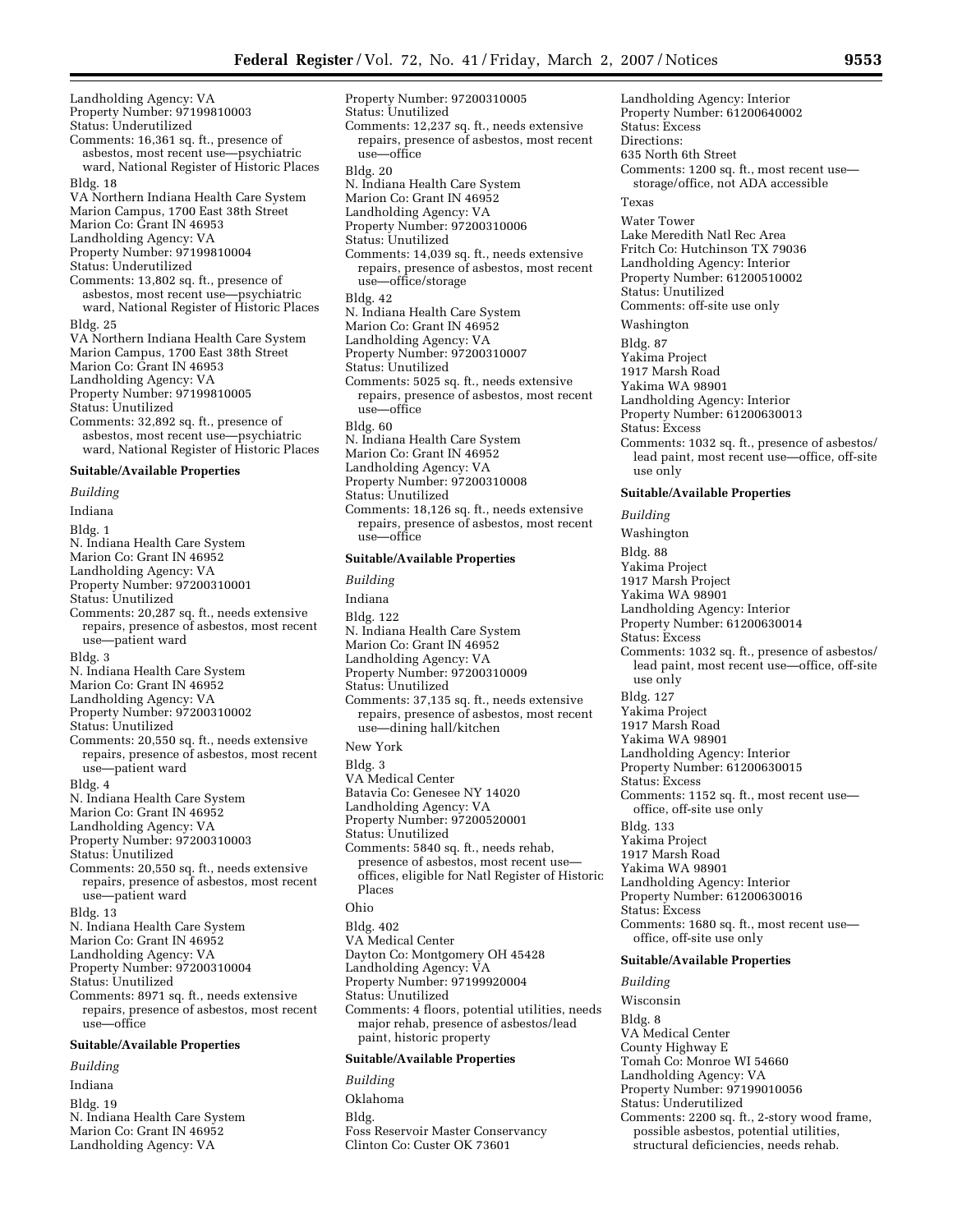*Land*  Alabama VA Medical Center VAMC Tuskegee Co: Macon AL 36083 Landholding Agency: VA Property Number: 97199010053 Status: Underutilized Comments: 40 acres, buffer to VA Medical Center, potential utilities, undeveloped. Arizona 2.0 acres Tract No. DB–2–77 I–19 off ramp Tucson AZ Landholding Agency: Interior Property Number: 61200630006 Status: Excess Comments: 2.0 acres, Del Bac Substation Site

## **Suitable/Available Properties**

*Land*  California Land 4150 Clement Street San Francisco Co: San Francisco CA 94121 Landholding Agency: VA Property Number: 97199240001 Status: Underutilized Comments: 4 acres; landslide area. Illinois FAA Radar Communications Link Repeater Site 11000 E Road Momence IL 60954 Landholding Agency: GSA Property Number: 54200710010 Status: Excess GSA Number: 1–U–IL–0695 Comments: 3 acres, access to property via easement through adjacent landowner property Iowa 40.66 acres VA Medical Center 1515 West Pleasant St., Knoxville Co: Marion IA 50138

Landholding Agency: VA Property Number: 97199740002 Status: Unutilized Comments: golf course, easement requirements

## **Suitable/Available Properties**

*Land* 

New York Youngstown Test Annex Porter Center Road, Porter NY 14174–0189 Landholding Agency: GSA Property Number: 54200620004 Status: Surplus GSA Number: 1–D–NY–0879–1A Comments: 98.62 overgrown acres with 6 deteriorated buildings, abuts an industrial waste treatment facility *Land* 

# Texas

Olin E. Teague Veterans Center 1901 South 1st Street Temple Co: Bell TX 76504 Landholding Agency: VA

Property Number: 97199010079 Status: Underutilized Comments: 13 acres, portion formerly landfill, portion near flammable materials, railroad crosses property, potential utilities. Wisconsin VA Medical Center County Highway E Tomah Co: Monroe WI 54660 Landholding Agency: VA Property Number: 97199010054 Status: Underutilized Comments: 12.4 acres, serves as buffer between center and private property, no utilities. Summary for Suitable/Available Properties = Total number of Properties 44 **Suitable/Unavailable Properties**  *Building*  California Social Security Building 505 North Court Street Visalia Co: Tulare CA 93291 Landholding Agency: GSA Property Number: 54200610010 Status: Surplus GSA Number: 9–G–CA–1643 Comments: 11,727 sq. ft., possible lead paint, most recent use—office Colorado Federal Building 1520 E. Willamette St., Colorado Springs Co: El Paso CO 80909 Landholding Agency: GSA Property Number: 54200640004 Status: Excess GSA Number: 7–G–CO–0660 Comments: 50,363 sq. ft., needs major rehab., available in approx. 24 months, legal constraints Idaho Bldg. CFA–613 Central Facilities Area

Idaho National Engineering Lab Scoville Co: Butte ID 83415 Landholding Agency: Energy Property Number: 41199630001 Status: Unutilized Comments: 1219 sq. ft., most recent use sleeping quarters, presence of asbestos, offsite use only

## **Suitable/Unavailable Properties**

*Building*  Indiana

Former SSA 327 W. Marion Street, Elkhart IN 46516 Landholding Agency: GSA Property Number: 54200630015 Status: Surplus GSA Number: 1–GR–IN–05962A Comments: 6636 sq. ft., most recent use office Iowa Federal Bldg./P.O./Courthouse 8 South 6th Street Council Bluffs Co: Pottawattamie IA 51501 Landholding Agency: GSA Property Number: 54200640001 Status: Excess

GSA Number: 7–G–IA–0468–1 Comments: 67,298 sq. ft., to be vacant 12/31/ 08, needs rehab—estimated cost \$2 million Minnesota Memorial Army Rsv. Ctr. 1804 3rd Avenue International Falls Co: Koochiching MN 56649 Landholding Agency: GSA Property Number: 54200620002 Status: Excess GSA Number: 1–D–MN–586 Comments: 8992 sq. ft., presence of asbestos/ lead paint, most recent use—admin./ storage. **Suitable /Unavailable Properties**  *Building*  Montana Border Patrol Station 906 Oilfield Avenue Shelby Co: Toole MT 59474 Landholding Agency: GSA Property Number: 54200620010 Status: Excess GSA Number: 7–Z–MT–0617 Comments: bldg/1944 sq. ft.; garage/650 sq. ft.; shed/175 sq. ft.; potential asbestos/lead paint/radon VA MT Healthcare 210 S. Winchester Miles City Co: Custer MT 59301 Landholding Agency: VA Property Number: 97200030001 Status: Underutilized Comments: 18 buildings, total sq. ft. = 123,851, presence of asbestos, most recent use—clinic/office/food production Nevada Young Fed Bldg/Courthouse 300 Booth Street, Reno NV 89502 Landholding Agency: GSA Property Number: 54200620014 Status: Surplus GSA Number: 9–G–NV–529–2 Comments: 85,637 sq. ft. available, presence of asbestos/lead paint, seismic issues **Suitable/Unavailable Properties**  *Building*  New Mexico Federal Building 517 Gold Avenue, SW Albuquerque Co: Bernalillo NM 87102 Landholding Agency: GSA Property Number: 54200540005 Status: Excess GSA Number: 7–G–NM–0588 Comments: 273,027 sq. ft., 8 floors + basement, top two floors structurally unsafe to occupy, 3 additional floors do not meet local code requirements for occupancy, presence of asbestos/lead paint

Federal Building

1100 New York Ave. Alamogordo Co: Otero NM 88310

Landholding Agency: GSA

Property Number: 54200630001

Status: Surplus

GSA Number: 7–G–NM–0569

Comments: 12,690 sq. ft., subject to Historic preservation covenants, occupied until 9/

30/08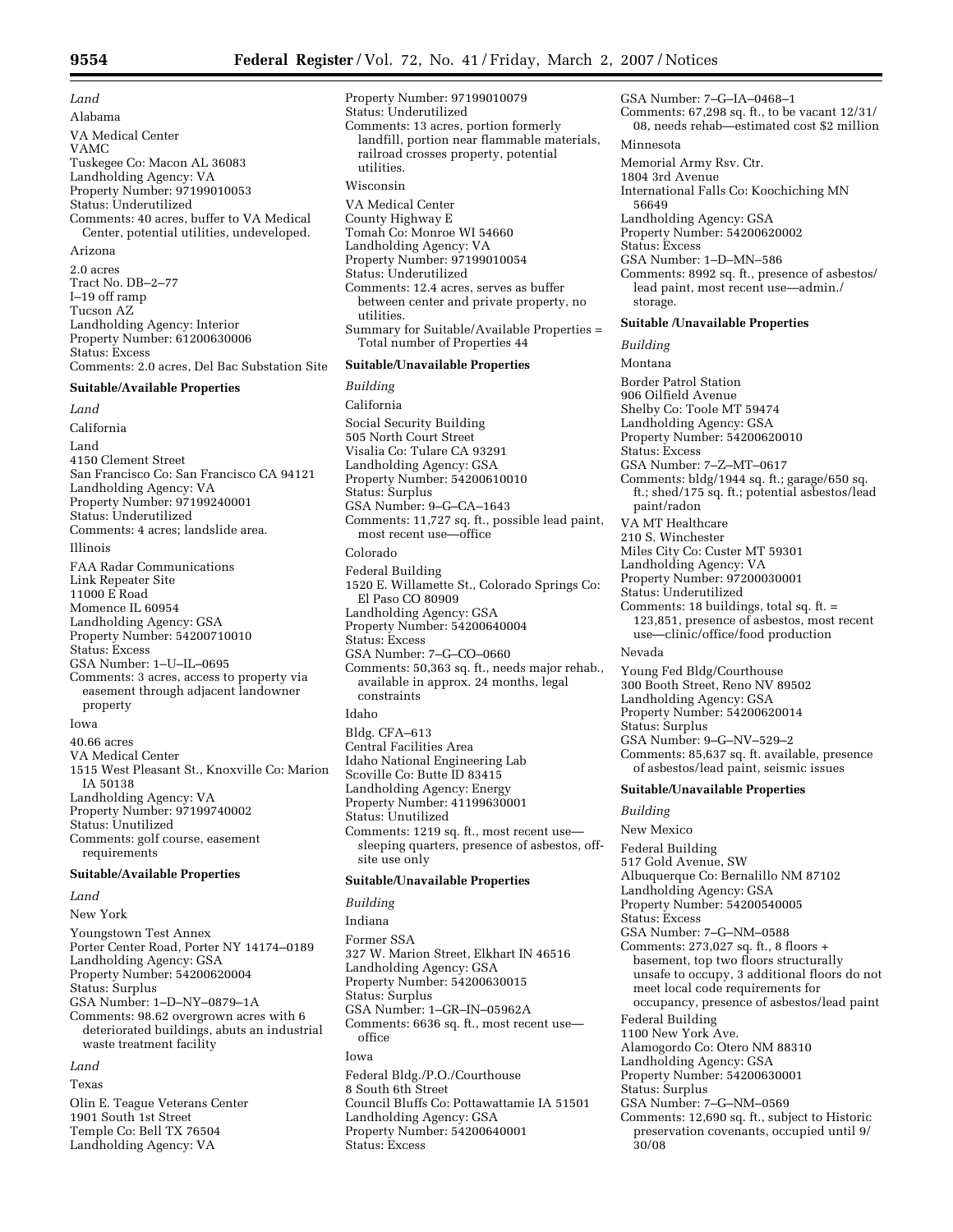Dwelling #25 Ranger Lane Cuba Co: Sandoval NM 87013 Landholding Agency: GSA Property Number: 54200630018 Status: Surplus GSA Number: 7–A–NM–0590 Comments: 1120 sq. ft., potential hantavirus contamination, off-site use only

#### **Suitable/Unavailable Properties**

#### *Building*

New Mexico Infra #30203 Fenton Hill Site, Mora NM 87535 Landholding Agency: GSA Property Number: 54200630019 Status: Surplus GSA Number: 7–A–NM–0591 Comments: 194 sq. ft., potential hantavirus contamination, off-site use only New York

Social Sec. Admin. Bldg. 517 N. Barry St., Olean NY 10278–0004 Landholding Agency: GSA Property Number: 54200230009 Status: Excess GSA Number: 1–G–NY–0895 Comments: 9174 sq. ft., poor condition, most recent use—office Fleet Mgmt. Center 5—32nd Street Brooklyn NY 11232 Landholding Agency: GSA Property Number: 54200620015 Status: Surplus GSA Number: 1–G–NY–0872B Comments: 12,693 sq. ft., most recent use motor pool, heavy industrial

### **Suitable/Unavailable Properties**

*Building*  New York 8 Family Apt. Bldgs. Watervliet Arsenal Housing 325 Duanesburg Road Rotterdam Co: Schenectady NY Landholding Agency: GSA Property Number: 54200630011 Status: Excess GSA Number: 1–D–NY–0877 Comments: 8 multi family apt. bldgs. w/ garages and 1 maintenance shop, presence of asbestos/lead paint 2 Residential Bldgs. Watervliet Arsenal Housing 1138, 1134, 1132 North Westcott Rd. Rotterdam Co: Schenectady NY Landholding Agency: GSA Property Number: 54200630012 Status: Excess GSA Number: 1–D–NY–877 Comments: 2 residential bldgs. (one duplex/ one single), each unit has one garage, shared driveway North Dakota Residence #1 Hwy 30/Canadian Border

St. John Co: Rolette ND 58369 Landholding Agency: GSA Property Number: 54200620005 Status: Excess GSA Number: 7–G–ND–0504

Comments: 1300 sq. ft., possible asbestos/ lead paint, off-site use only **Suitable/Unavailable Properties**  *Building*  North Dakota Residence #2 Hwy 30/Canadian Border St. John Co: Rolette ND 58369 Landholding Agency: GSA Property Number: 54200620006 Status: Excess GSA Number: 7–G–ND–0505 Comments: 1300 sq. ft., possible asbestos/ lead paint, off-site use only Residence #2 Hwy 281/Canadian Border Dunseith Co: Rolette ND 58329 Landholding Agency: GSA Property Number: 54200620008 Status: Excess GSA Number: 7–G–ND–0507 Comments: 1490 sq. ft., attached garage, possible asbestos/lead paint, off-site use only Residence #3 Hwy 281/Canadian Border Dunseith Co: Rolette ND 58329 Landholding Agency: GSA Property Number: 54200620009 Status: Excess GSA Number: 7–G–ND–0506 Comments: 1490 sq. ft., attached garage, possible asbestos/lead paint, off-site use only **Suitable/Unavailable Properties**  *Building*  North Dakota

Residence #1 Hwy 42/Canadian Border Ambrose Co: Divide ND 58833 Landholding Agency: GSA Property Number: 54200620012 Status: Excess GSA Number: 7–G–ND–0510 Comments: 2010 sq. ft., possible lead paint, most recent use—residential/office/storage, off site use only Residence #2 Hwy 42/Canadian Border Ambrose Co: Divide ND 58833 Landholding Agency: GSA Property Number: 54200620013 Status: Excess GSA Number: 7–G–ND–0509 Comments: 2010 sq. ft., possible lead paint, most recent use—residential/office/storage, off site use only Sherwood Garage Hwy 28 Sherwood Co: Renville ND 58782 Landholding Agency: GSA Property Number: 54200630002 Status: Surplus GSA Number: 7–G–ND–0512 Comments: 565 sq. ft., off-site use only

## **Suitable/Unavailable Properties**

*Building*  North Dakota Noonan Garage Hwy 40

Noonan Co: Divide ND 58765 Landholding Agency: GSA Property Number: 54200630003 Status: Surplus GSA Number: 7–G–ND–0511 Comments: 520 sq. ft., presence of asbestos, off-site use only Westhope Garage Hwy 83 Westhope Co: Bottineau ND 58793 Landholding Agency: GSA Property Number: 54200630004 Status: Surplus GSA Number: 7–G–ND–0513 Comments: 515 sq. ft., off-site use only Ohio Bldg. 116 VA Medical Center Dayton Co: Montgomery OH 45428 Landholding Agency: VA Property Number: 97199920002 Status: Unutilized Comments: 3 floors, potential utilities, needs major rehab, presence of asbestos/lead paint, historic property **Suitable/Unavailable Properties**  *Building*  Oklahoma Warehouse 2E 2800 S. Eastern Ave., Oklahoma City OK 73129 Landholding Agency: GSA Property Number: 54200630005 Status: Surplus GSA Number: 7–G–OK–0572 Comments: 5618 sq. ft., presence of asbestos/ lead paint, most recent use—warehouse, off-site use only Texas Bldgs. 5, 6, 7 Federal Center 501 West Felix Street Ft. Worth Co: Tarrant TX 76115 Landholding Agency: GSA Property Number: 54200640002

Status: Excess

GSA Number: 7–G–TX–0767–3 Comments: 3 warehouses with concrete foundation, off-site use only

Virginia

142.67 acres/7 Bldgs. Pepermeir Hill Road U.S. Geological Survey Corbin VA 22446 Landholding Agency: GSA Property Number: 54200630020 Status: Excess GSA Number: 4–I–VA–0748 Comments: various sq. ft., most recent use research/development/calibration lab/test measuring circuit

#### **Suitable/Unavailable Properties**

*Building*  Wisconsin Bldg. 2 VA Medical Center 5000 West National Ave. Milwaukee WI 53295 Landholding Agency: VA Property Number: 97199830002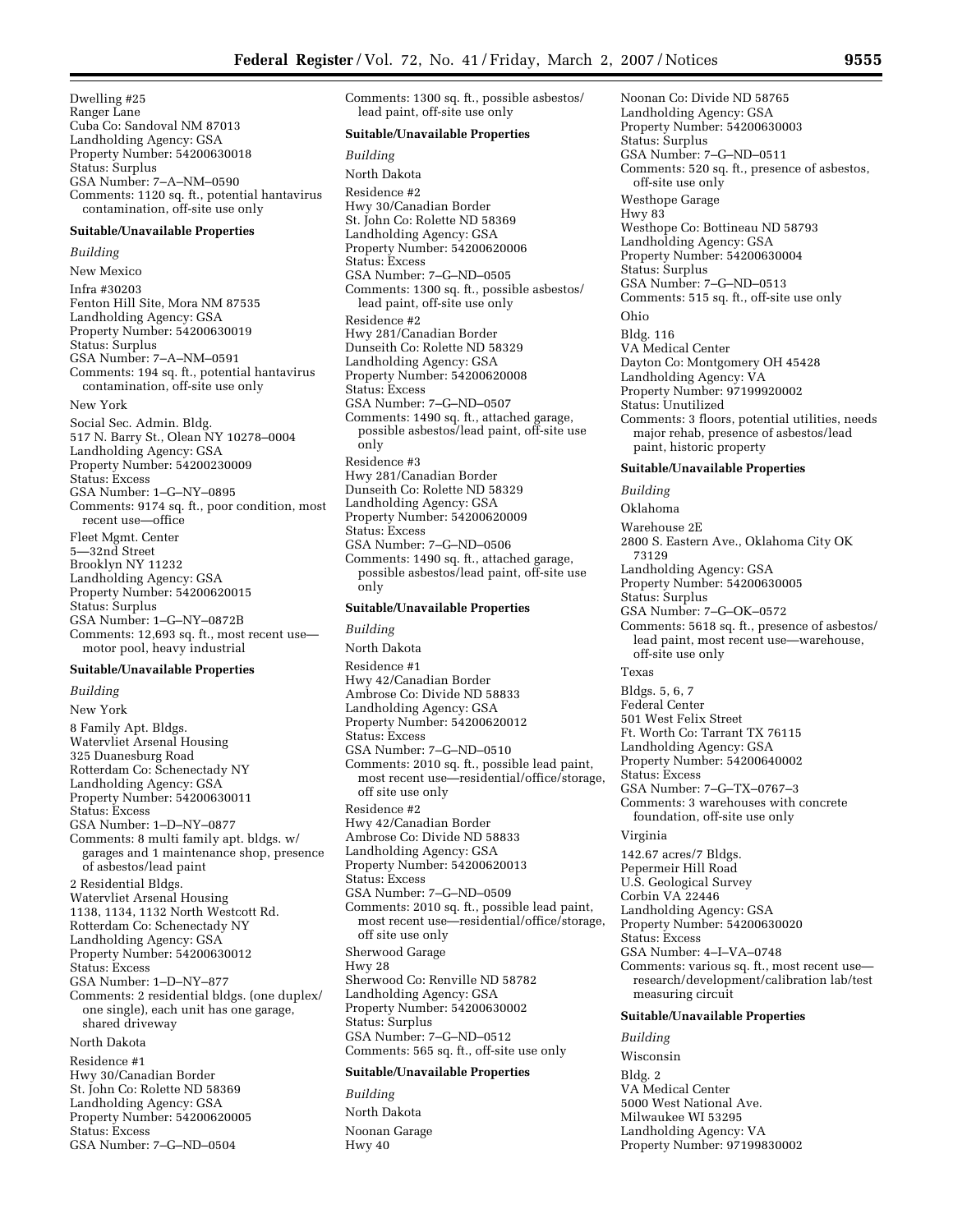Status: Underutilized

Comments: 133,730 sq. ft., needs rehab, presence of asbestos/lead paint, most recent use—storage

#### *Land*

California

Former Outer Marker Facility 215 W. 118th Street Los Angeles CA 90061 Landholding Agency: GSA Property Number: 54200630014 Status: Unutilized GSA Number: 9–U–CA–1614 Comments: 5200 sq. ft./paved

Iowa

38 acres VA Medical Center 1515 West Pleasant St. Knoxville Co: Marion IA 50138 Landholding Agency: VA Property Number: 97199740001 Status: Unutilized Comments: golf course

## **Suitable/Unavailable Properties**

*Land* 

Kentucky Tract S–2 3301 Leestown Road Lexington Co: Fayette KY 40511 Landholding Agency: GSA Property Number: 54200630016 Status: Excess GSA Number: 4–J–KY–0622 Comments: 40.2 acres/hayfield, potential of sinkholes, potential contamination from adjacent site Louisiana Vacant Land Former Barksdale AFB Radio Beacon, Bossier City LA Landholding Agency: GSA Property Number: 54200640003 Status: Excess GSA Number: 7–GR–LA–04382 Comments: 11.59 acres, floodplain Michigan IOM Site Chesterfield Road Chesterfield Co: Macomb MI Landholding Agency: GSA Property Number: 54200340008 Status: Excess GSA Number: 1–D–MI–0603F

Comments: approx. 17.4 acres w/concrete block bldg. in poor condition, most recent use—radio antenna field, narrow right-ofway

## **Suitable/Unavailable Properties**

*Land* 

Michigan Lots 2–6 Lawndale Park Addition Ludington Co: Mason MI 49431 Landholding Agency: GSA Property Number: 54200540007 Status: Excess GSA Number: 1–G–MI–537–2 Comments: 0.81 acre—undeveloped VA Medical Center

5500 Armstrong Road Battle Creek Co: Calhoun MI 49016 Landholding Agency: VA Property Number: 97199010015 Status: Underutilized Comments: 20 acres, used as exercise trails and storage areas, potential utilities New Mexico Portion/Medical Center 2820 Ridgecrest Albuquerque Co: Bernalillo NM 87103

Landholding Agency: GSA Property Number: 54200620003 Status: Unutilized GSA Number: 7–GR–NM–04212A Comments: 7.4 acres—vacant land

#### **Suitable/Unavailable Properties**

*Land*  New York VA Medical Center Fort Hill Avenue Canandaigua Co: Ontario NY 14424 Landholding Agency: VA Property Number: 97199010017 Status: Underutilized Comments: 27.5 acres, used for school ballfield and parking, existing utilities easements, portion leased Pennsylvania 18.8 acres Tract 19 Curwensville Lake Project Clearfield PA Landholding Agency: GSA Property Number: 54200630007 Status: Excess GSA Number: 4–D–PA–0801 Comments: heavily wooded/undeveloped/ limited access VA Medical Center New Castle Road Butler Co: Butler PA 16001 Landholding Agency: VA Property Number: 97199010016 Status: Underutilized Comments: Approx. 9.29 acres, used for patient recreation, potential utilities

## **Suitable/Unavailable Properties**

*Land* 

Pennsylvania Land No. 645 VA. Medical Center Highland Drive Pittsburgh Co: Allegheny PA 15206 Landholding Agency: VA Property Number: 97199010080 Status: Unutilized Directions: Between Campania and Wiltsie Streets Comments: 90.3 acres, heavily wooded, property includes dump area and numerous site storm drain outfalls  $L$ and $-34.16$  acres VA Medical Center 1400 Black Horse Hill Road Coatesville Co: Chester PA 19320 Landholding Agency: VA Property Number: 97199340001 Status: Underutilized Comments: 34.16 acres, open field, most recent use—recreation/buffer

#### Tennessee

Army Rsv Training Area 6510 Bonny Oaks Dr. Chattanooga Co: Hamilton TN 37416 Landholding Agency: GSA Property Number: 54200630006 Status: Surplus GSA Number: 4–D–TN–05946A Comments: 80+ acres, contains 5.6 acre retention pond, easements present, may flood periodically

## **Suitable/Unavailable Properties**

*Land* 

Vermont Former FAA Middle Marker Richardson Road Berlin Corners VT 50053 Landholding Agency: GSA Property Number: 54200630021 Status: Excess GSA Number: 1–U–VT–0477 Comments: 0.06 acres and 0.4 in easement, extremely small w/electrical closet Summary for Suitable/Unavailable Properties = Total number of Properties 46

## **Unsuitable Properties**

*Building*  Alabama Bldg. 7 VA Medical Center Tuskegee Co: Macon AL 36083 Landholding Agency: VA Property Number: 97199730001 Status: Underutilized Reason: Secured Area Bldg. 8 VA Medical Center Tuskegee Co: Macon AL 36083 Landholding Agency: VA Property Number: 97199730002 Status: Underutilized Reason: Secured Area

#### **Unsuitable Properties**

*Building*  Alaska ACS Storage Annex 132–140 E Manor Dr. Anchorage AK 99501 Landholding Agency: GSA Property Number: 54200710008 Status: Excess GSA Number: 9–I–AK–806 Reasons: Extensive deterioration Within 2000 ft. of flammable or explosive material California Bldgs. MO3, MO14, MO17 Sandia National Lab Livermore Co: Alameda CA 94550 Landholding Agency: Energy Property Number: 41200220001 Status: Excess Reasons: Extensive deterioration Bldgs. 9163, 962, 9621 Sandia National Lab Livermore Co: Alameda CA 94551 Landholding Agency: Energy Property Number: 41200420001 Status: Unutilized Reasons: Secured Area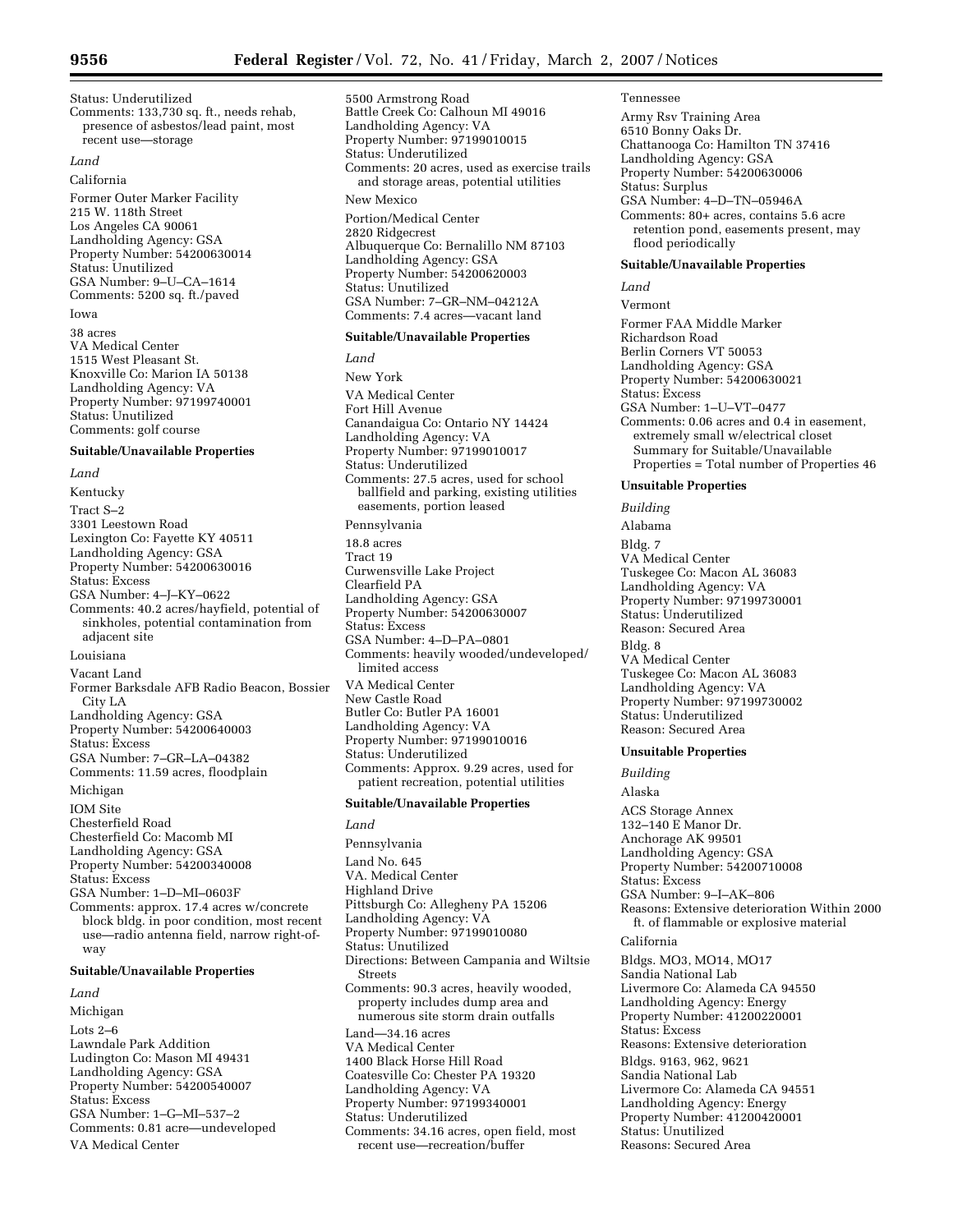**Unsuitable Properties**  *Building*  California Bldgs. C920, C921, C922 Sandia Natl Laboratories Livermore Co: Alameda CA 94551 Landholding Agency: Energy Property Number: 41200540001 Status: Unutilized Reasons: Extensive deterioration Secured Area Bldg. 175 Livermore National Lab Livermore CA Landholding Agency: Energy Property Number: 41200630001 Status: Excess Reasons: Within 2000 ft. of flammable or explosive material, Secured Area Bldg. 377 Livermore National Lab Livermore CA Landholding Agency: Energy Property Number: 41200630002 Status: Excess Reasons: Secured Area Within 2000 ft. of flammable or explosive material Trailer 1403 Livermore National Lab Livermore CA Landholding Agency: Energy Property Number: 41200630003 Status: Excess Reasons: Within 2000 ft. of flammable or explosive material Secured Area **Unsuitable Properties** 

*Building*  California Trailer 3703 Livermore National Lab Livermore CA Landholding Agency: Energy Property Number: 41200630004 Status: Excess Reasons: Within 2000 ft. of flammable or explosive material Secured Area Bldg. 3520 National Laboratory Livermore CA Landholding Agency: Energy Property Number: 41200710003 Status: Excess Reasons: Within 2000 ft. of flammable or explosive material Secured Area Bldgs. 4182, 4184, 4187 National Laboratory Livermore CA Landholding Agency: Energy Property Number: 41200710004 Status: Excess Reasons: Secured Area Within 2000 ft. of flammable or explosive material Bldg. 5974 National Laboratory Livermore CA Landholding Agency: Energy Property Number: 41200710005 Status: Excess Reasons: Within 2000 ft. of flammable or explosive material Secured Area

#### **Unsuitable Properties**

*Building*  California Bldg. 2533 Marine Corps Base Camp Pendleton CA 92055 Landholding Agency: Navy Property Number: 77200520005 Status: Excess Reasons: Extensive deterioration Secured Area Bldg. 13111 Marine Corps Base Camp Pendleton CA 92055 Landholding Agency: Navy Property Number: 77200520006 Status: Excess Reasons: Extensive deterioration Secured Area Bldgs. 53325, 53326 Marine Corps Base Camp Pendleton CA 92055 Landholding Agency: Navy Property Number: 77200520007 Status: Excess Reasons: Secured Area Extensive deterioration

## **Unsuitable Properties**

*Building*  California 5 Bldgs. Marine Corps Base 53421, 53424 thru 53427 Camp Pendleton CA 92055 Landholding Agency: Navy Property Number: 77200520008 Status: Excess Reasons: Extensive deterioration Secured Area Bldgs. 61311, 61313, 61314 Marine Corps Base Camp Pendleton CA 92055 Landholding Agency: Navy Property Number: 77200520009 Status: Excess Reasons: Secured Area Extensive deterioration Bldgs. 61320–61324, 61326 Marine Corps Base Camp Pendleton CA 92055 Landholding Agency: Navy Property Number: 77200520010 Status: Excess Reasons: Secured Area Extensive deterioration

## **Unsuitable Properties**

*Building*  California Bldgs. 62711 thru 62717 Marine Corps Base Camp Pendleton CA 92055 Landholding Agency: Navy Property Number: 77200520011 Status: Excess Reasons: Extensive deterioration Secured Area Bldgs. 4 Naval Submarine Base Point Loma CA Landholding Agency: Navy Property Number: 77200520014

Status: Unutilized Reasons: Extensive deterioration Bldgs. 8915, 8931 Naval Weapons Station Seal Beach CA 90740 Landholding Agency: Navy Property Number: 77200530004 Status: Excess Reasons: Extensive deterioration Bldgs. 11, 112 Naval Weapons Station Seal Beach CA 90740 Landholding Agency: Navy Property Number: 77200530005 Status: Unutilized Reasons: Extensive deterioration

## **Unsuitable Properties**

*Building* 

California Bldg. 805 Naval Weapons Station Seal Beach CA 90740 Landholding Agency: Navy Property Number: 77200530006 Status: Unutilized Reasons: Extensive deterioration Bldgs. 810 thru 823 Naval Weapons Station Seal Beach CA 90740 Landholding Agency: Navy Property Number: 77200530007 Status: Unutilized Reasons: Extensive deterioration Bldgs. 851, 859, 864 Naval Weapons Station Seal Beach CA 90740 Landholding Agency: Navy Property Number: 77200530008 Status: Unutilized Reasons: Extensive deterioration Bldg. 1146 Naval Base Port Hueneme Co: Ventura CA 93042 Landholding Agency: Navy Property Number: 77200530009 Status: Unutilized Reasons: Extensive deterioration

**Unsuitable Properties**  *Building*  California Bldgs. 1370, 1371, 1372 Naval Base Port Hueneme Co: Ventura CA 93042 Landholding Agency: Navy Property Number: 77200530011 Status: Unutilized Reasons: Extensive deterioration Bldg. 115 Naval Base San Diego CA Landholding Agency: Navy Property Number: 77200530012 Status: Excess Reasons: Extensive deterioration Bldg. 1674 Marine Corps Base Camp Pendleton CA 92055 Landholding Agency: Navy Property Number: 77200530027 Status: Excess Reasons: Extensive deterioration Secured Area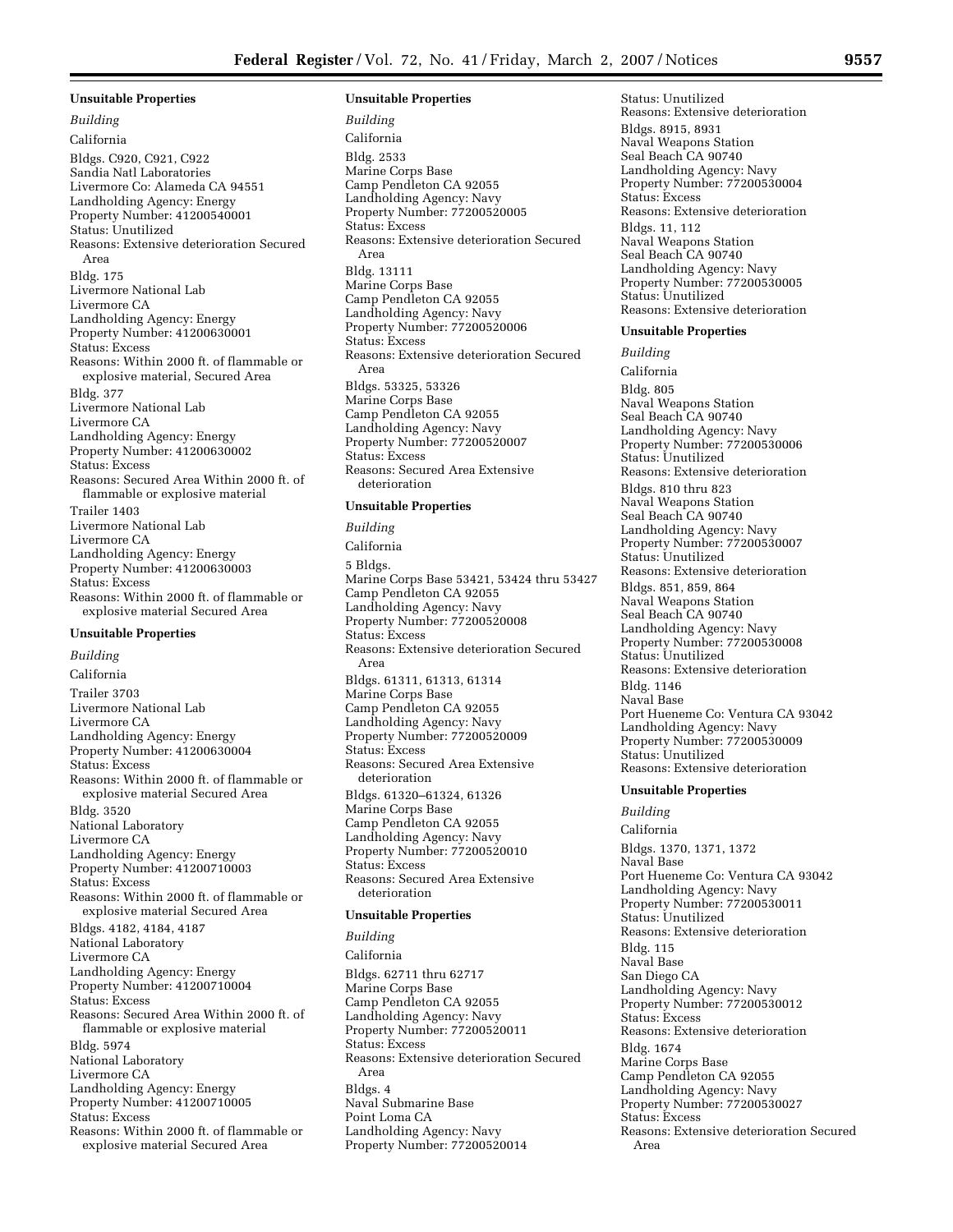Bldgs. 2636, 2651, 2658 Marine Corps Base Camp Pendleton CA 92055 Landholding Agency: Navy Property Number: 77200530028 Status: Excess Reasons: Extensive deterioration Secured Area

### **Unsuitable Properties**

*Building*  California 4 Bldgs. Marine Corps Base Camp Pendleton CA 92055 Landholding Agency: Navy Property Number: 77200530029 Status: Excess Directions: 26053, 26054, 26056, 26059 Reasons: Extensive deterioration Secured Area Bldgs. 53333, 53334 Marine Corps Base Camp Pendleton CA 92055 Landholding Agency: Navy Property Number: 77200530030 Status: Excess Reasons: Extensive deterioration Secured Area Bldgs. 53507, 53569 Marine Corps Base Camp Pendleton CA 92055 Landholding Agency: Navy Property Number: 77200530031 Status: Excess Reasons: Secured Area Extensive deterioration

### **Unsuitable Properties**

*Building*  California Bldg. 170111 Marine Corps Base Camp Pendleton CA 92055 Landholding Agency: Navy Property Number: 77200530032 Status: Excess Reasons: Extensive deterioration Secured Area Bldg. PM4–3 Naval Base Oxnard Co: Ventura CA 93042 Landholding Agency: Navy Property Number: 77200530033 Status: Unutilized Reasons: Extensive deterioration Bldg. 1781 Marine Corps Base Camp Pendleton CA 92055 Landholding Agency: Navy Property Number: 77200540001 Status: Excess Reasons: Secured Area Extensive deterioration Bldgs. 398, 399, 404 Naval Base Point Loma San Diego CA Landholding Agency: Navy Property Number: 77200540003 Status: Unutilized Reasons: Extensive deterioration

#### **Unsuitable Properties**

*Building*  California Bldgs. 388, 389, 390, 391 Naval Base Point Loma San Diego CA Landholding Agency: Navy Property Number: 77200540004 Status: Unutilized Reasons: Extensive deterioration Bldg. 16 Naval Submarine Base San Diego CA Landholding Agency: Navy Property Number: 77200540017 Status: Unutilized Reasons: Secured Area Extensive deterioration Within 2000 ft. of flammable or explosive material Bldg. 325 Naval Base Port Hueneme Co: Ventura CA 93043 Landholding Agency: Navy Property Number: 77200610001 Status: Unutilized Reasons: Within airport runway clear zone Secured Area Extensive deterioration Bldgs. 1647, 1648 Marine Corps Base Camp Pendleton CA 92055 Landholding Agency: Navy Property Number: 77200610010 Status: Excess Reasons: Extensive deterioration

## **Unsuitable Properties**

*Building*  California Bldg. 1713 Marine Corps Base Camp Pendleton CA 92055 Landholding Agency: Navy Property Number: 77200610011 Status: Excess Reasons: Extensive deterioration Bldg. 16171 Marine Corps Base Camp Pendleton CA 92055 Landholding Agency: Navy Property Number: 77200610012 Status: Excess Reasons: Extensive deterioration Bldg. 2100576 Marine Corps Base Camp Pendleton CA 92055 Landholding Agency: Navy Property Number: 77200610013 Status: Excess Reasons: Extensive deterioration Bldg. 220189 Marine Corps Base Camp Pendleton CA 92055 Landholding Agency: Navy Property Number: 77200610014 Status: Excess Reasons: Extensive deterioration

## **Unsuitable Properties**

*Building*  California Bldg. 2295

Marine Corps Base Camp Pendleton CA 92055 Landholding Agency: Navy Property Number: 77200610015 Status: Excess Reasons: Extensive deterioration Bldgs. 22115, 22116, 22117 Marine Corps Base Camp Pendleton CA 92055 Landholding Agency: Navy Property Number: 77200610016 Status: Excess Reasons: Extensive deterioration Bldg. 143 Naval Air Station Lemoore CA Landholding Agency: Navy Property Number: 77200610017 Status: Excess Reasons: Extensive deterioration Bldgs. 213, 243, 273 Naval Air Station Lemoore CA Landholding Agency: Navy Property Number: 77200610018 Status: Excess Reasons: Extensive deterioration

#### **Unsuitable Properties**

*Building*  California Bldg. 303 Naval Air Station Lemoore CA Landholding Agency: Navy Property Number: 77200610019 Status: Excess Reasons: Extensive deterioration Bldg. 471 Naval Air Station Lemoore CA Landholding Agency: Navy Property Number: 77200610020 Status: Excess Reasons: Extensive deterioration Bldgs. 979, 928, 930 Naval Air Station Lemoore CA Landholding Agency: Navy Property Number: 77200610021 Status: Excess Reasons: Extensive deterioration Bldgs. 999, 1000 Naval Air Station Lemoore CA Landholding Agency: Navy Property Number: 77200610022 Status: Excess Reasons: Extensive deterioration

#### **Unsuitable Properties**

*Building* 

California Bldgs. 305, 353 Naval Base Point Loma San Diego CA Landholding Agency: Navy Property Number: 77200610023 Status: Unutilized Reasons: Extensive deterioration Bldgs. 358, 359, 360, 361 Naval Base Point Loma San Diego CA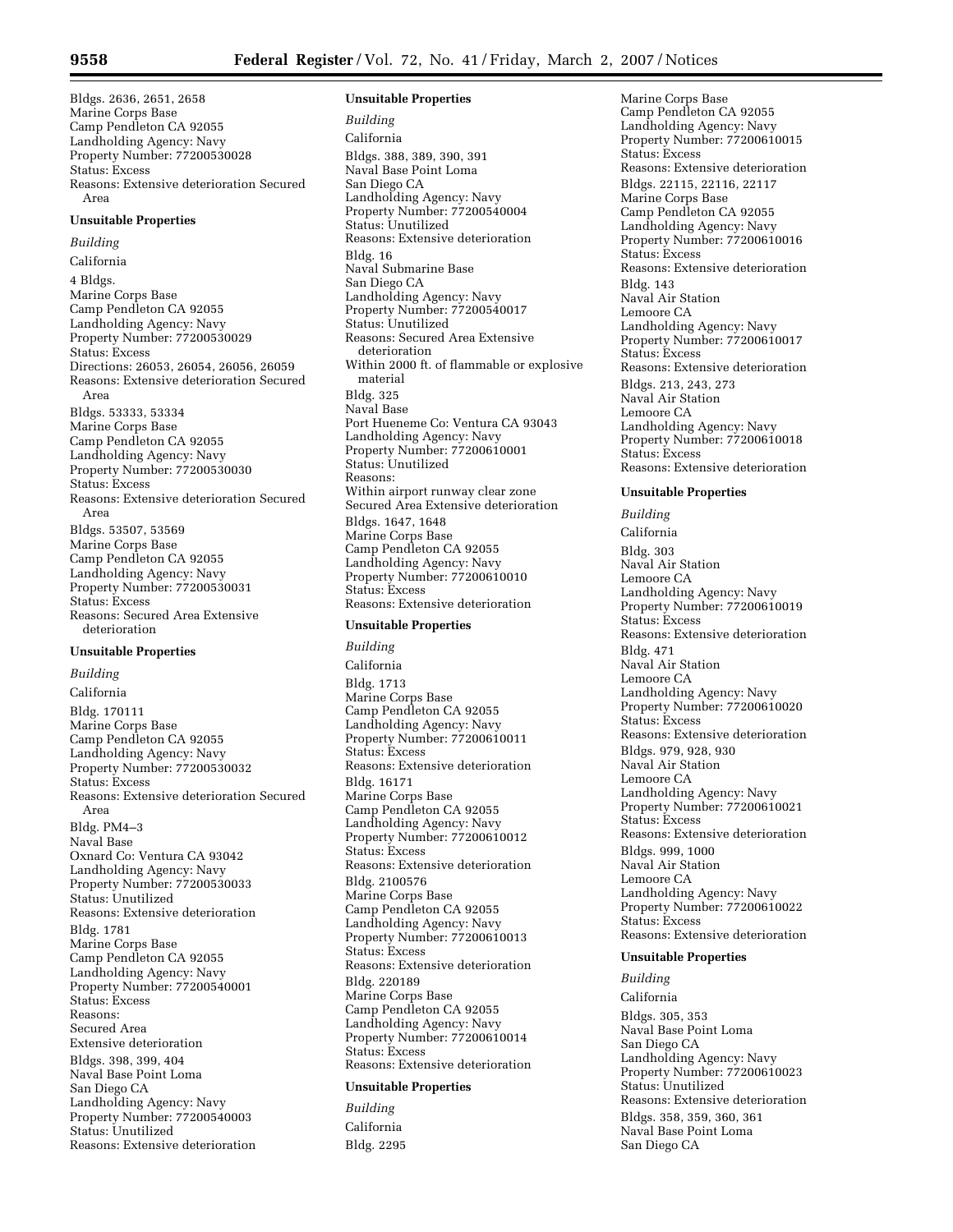Landholding Agency: Navy Property Number: 77200610024 Status: Unutilized Reasons: Extensive deterioration Bldg. 581 Naval Base Point Loma San Diego CA Landholding Agency: Navy Property Number: 77200610026 Status: Unutilized Reasons: Extensive deterioration Bldgs. A25, A27 Naval Base Point Loma San Diego CA Landholding Agency: Navy Property Number: 77200610027 Status: Unutilized Reasons: Extensive deterioration

## **Unsuitable Properties**

*Building*  California Bldgs. 31926, 31927, 31928 Marine Corps Base Camp Pendleton CA 92055 Landholding Agency: Navy Property Number: 77200610058 Status: Excess Reasons: Extensive deterioration Bldg. 41326 Marine Corps Base Camp Pendleton CA 92055 Landholding Agency: Navy Property Number: 77200610059 Status: Excess Reasons: Extensive deterioration Bldg. 41816 Marine Corps Base Camp Pendleton CA 92055 Landholding Agency: Navy Property Number: 77200610060 Status: Excess Reasons: Extensive deterioration Bldgs. 1468, 1469 Naval Base Port Hueneme Co: Ventura CA 93043 Landholding Agency: Navy Property Number: 77200630002 Status: Unutilized Reasons: Secured Area

## **Unsuitable Properties**

*Building*  California Bldg. 30869 Naval Air Weapons Station China Lake CA 93555 Landholding Agency: Navy Property Number: 77200630005 Status: Excess Reasons: Extensive deterioration Secured Area Bldgs. 2–8, 3–10 Naval Base Port Mugu Co: Ventura CA 93043 Landholding Agency: Navy Property Number: 77200630009 Status: Unutilized Reasons: Extensive deterioration Secured Area Bldgs. 6–11, 6–12, 6–819 Naval Base Port Mugu Co: Ventura CA 93043

Landholding Agency: Navy Property Number: 77200630010 Status: Unutilized Reasons: Extensive deterioration Secured Area Bldg. 85 Naval Base Port Mugu Co: Ventura CA 93043 Landholding Agency: Navy Property Number: 77200630011 Status: Unutilized Reasons: Extensive deterioration Secured Area

## **Unsuitable Properties**

*Building*  California Bldgs. 120, 123 Naval Base Port Mugu Co: Ventura CA 93043 Landholding Agency: Navy Property Number: 77200630012 Status: Unutilized Reasons: Extensive deterioration Secured Area Bldg. 724 Naval Base Port Mugu Co: Ventura CA 93043 Landholding Agency: Navy Property Number: 77200630013 Status: Unutilized Reasons: Extensive deterioration Secured Area Bldg. 764 Naval Base Port Mugu Co: Ventura CA 93043 Landholding Agency: Navy Property Number: 77200630014 Status: Unutilized Reasons: Secured Area Bldg. 115 Naval Base Port Hueneme Co: Ventura CA 93042 Landholding Agency: Navy Property Number: 77200630015 Status: Unutilized Reasons: Extensive deterioration Secured Area **Unsuitable Properties**  *Building*  California

Bldg. 323 Naval Base Port Hueneme Co: Ventura CA 93042 Landholding Agency: Navy Property Number: 77200630016 Status: Unutilized Reasons: Secured Area Extensive deterioration Bldg. 488 Naval Base Port Hueneme Co: Ventura CA 93042 Landholding Agency: Navy Property Number: 77200630017 Status: Unutilized Reasons: Extensive deterioration Secured Area Bldg. 842 Naval Base Port Hueneme Co: Ventura CA 93042 Landholding Agency: Navy Property Number: 77200630018

Status: Unutilized Reasons: Extensive deterioration Secured Area Bldg. 927 Naval Base Port Hueneme Co: Ventura CA 93042 Landholding Agency: Navy Property Number: 77200630019 Status: Unutilized Reasons: Extensive deterioration Secured Area

#### **Unsuitable Properties**

*Building* 

California Bldg. 1150 Naval Base Port Hueneme Co: Ventura CA 93042 Landholding Agency: Navy Property Number: 77200630020 Status: Unutilized Reasons: Extensive deterioration Secured Area Bldg. 1361 Naval Base Port Hueneme Co: Ventura CA 93042 Landholding Agency: Navy Property Number: 77200630021 Status: Unutilized Reasons: Extensive deterioration Secured Area Bldg. PH546 Naval Base Port Hueneme Co: Ventura CA 93043 Landholding Agency: Navy Property Number: 77200640027 Status: Unutilized Reasons: Extensive deterioration Secured Area

#### **Unsuitable Properties**

*Building* 

Connecticut Bldgs. 25 and 26 Prospect Hill Road Windsor Co: Hartford CT 06095 Landholding Agency: Energy Property Number: 41199440003 Status: Excess Reasons: Secured Area 9 Bldgs. Knolls Atomic Power Lab, Windsor Site Windsor Co: Hartford CT 06095 Landholding Agency: Energy Property Number: 41199540004 Status: Excess Reasons: Secured Area Bldg. 8, Windsor Site Knolls Atomic Power Lab Windsor Co: Hartford CT 06095 Landholding Agency: Energy Property Number: 41199830006 Status: Unutilized Reasons: Extensive deterioration

## **Unsuitable Properties**

*Building*  District of Columbia

Bldg. 396 Naval Support Facility Anacostia Annex DC 20373 Landholding Agency: Navy Property Number: 77200630008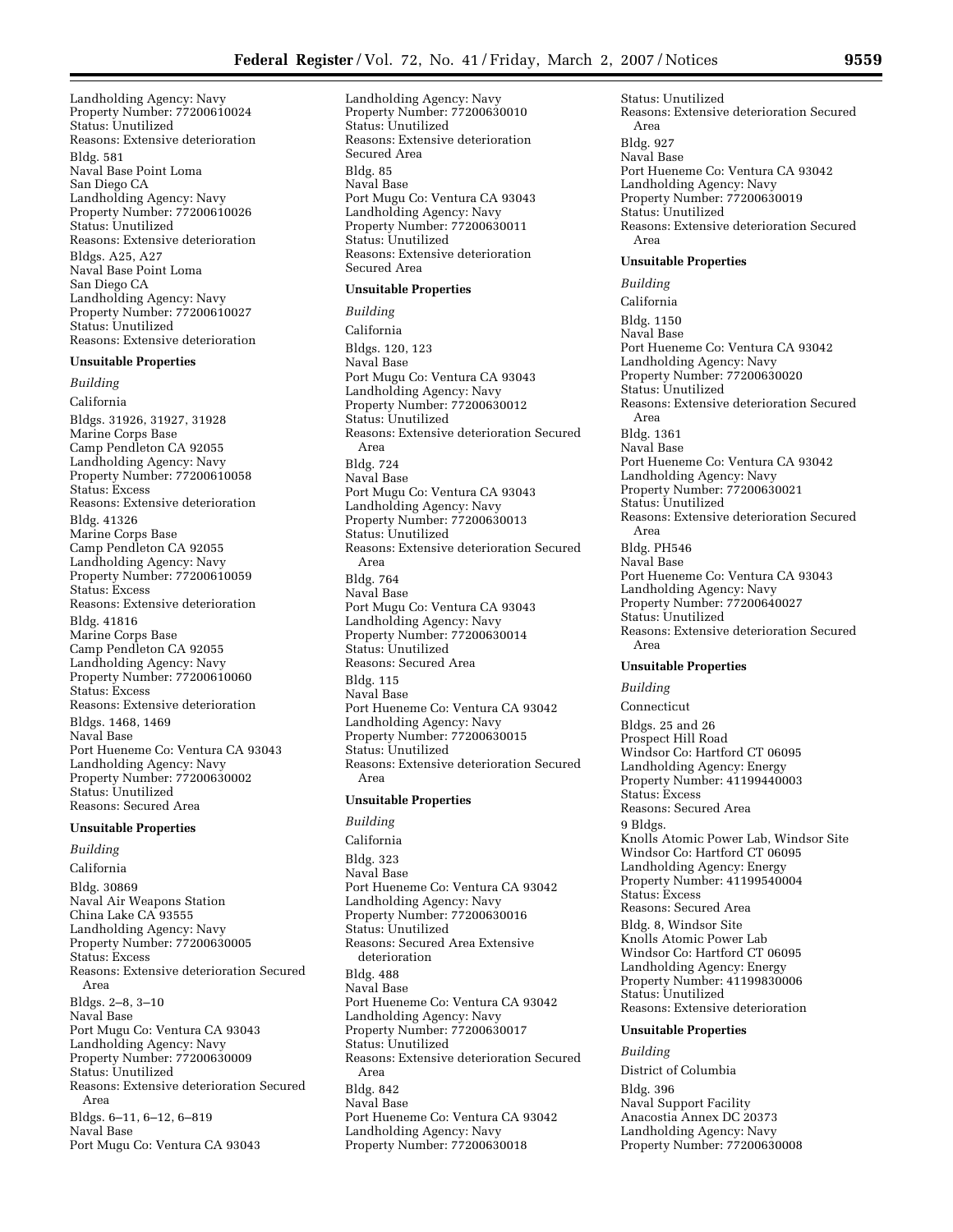Status: Unutilized Reasons: Within 2000 ft. of flammable or explosive material Secured Area

#### Florida

Bldg. U–150 Naval Air Station Key West Co: Monroe FL 33040 Landholding Agency: Navy Property Number: 77200520044 Status: Excess Reasons: Secured Area Extensive deterioration Bldgs. V1221 A Naval Air Station Sigsbee Park Key West Co: Monroe FL 33040 Landholding Agency: Navy Property Number: 77200530013 Status: Unutilized Reasons: Secured Area Extensive deterioration

## **Unsuitable Properties**

*Building*  Florida Bldg. 969 Naval Air Station Jacksonville Co: Duval FL 32212 Landholding Agency: Navy Property Number: 77200540014 Status: Unutilized Reasons: Secured Area Bldgs. 1759, 1760 Naval Air Station Jacksonville Co: Duval FL Landholding Agency: Navy Property Number: 77200540015 Status: Unutilized Reasons: Secured Area Bldg. 1917 Naval Air Station Jacksonville Co: Duval FL 32212 Landholding Agency: Navy Property Number: 77200540016 Status: Unutilized Reasons: Secured Area Bldgs. 1, 2 Naval Station Mayport Co: Duval FL 32228 Landholding Agency: Navy Property Number: 77200540018 Status: Excess Reasons: Extensive deterioration, Floodway, Secured Area

## **Unsuitable Properties**

*Building*  Florida Bldg. 24 Naval Station Mayport Co: Duval FL 32228 Landholding Agency: Navy Property Number: 77200540019 Status: Excess Reasons: Floodway, Extensive deterioration, Secured Area Bldg. 66 Naval Station Mayport Co: Duval FL 32228 Landholding Agency: Navy Property Number: 77200540020 Status: Excess

Reasons: Floodway, Secured Area, Extensive deterioration Bldg. 216 Naval Station Mayport Co: Duval FL 32228 Landholding Agency: Navy Property Number: 77200540021 Status: Excess Floodway Reasons: Extensive deterioration, Secured Area, Floodway

#### **Unsuitable Properties**

*Building* 

Florida Bldgs. 437, 450 Naval Station Mayport Co: Duval FL 32228 Landholding Agency: Navy Property Number: 77200540022 Status: Excess Reasons: Floodway, Secured Area, Extensive deterioration Bldgs. 1234, 1235 Naval Station Mayport Co: Duval FL 32228 Landholding Agency: Navy Property Number: 77200540023 Status: Excess Reasons: Extensive deterioration, Secured Area, Floodway Bldg. 212 Naval Station Mayport Co: Duval FL 32228 Landholding Agency: Navy Property Number: 77200620011 Status: Unutilized Reasons: Floodway, Secured Area, Extensive deterioration

## **Unsuitable Properties**

*Building*  Florida Bldg. 508 Naval Station Mayport FL 32228 Landholding Agency: Navy Property Number: 77200620035 Status: Unutilized Reasons: Secured Area, Floodway Bldg. 834 Naval Air Station Pensacola Co: Escambia FL 32508 Landholding Agency: Navy Property Number: 77200630022 Status: Unutilized Reasons: Extensive deterioration Bldg. 2658 Naval Air Station Pensacola Co: Escambia FL 32508 Landholding Agency: Navy Property Number: 77200630023 Status: Unutilized Reasons: Extensive deterioration Bldg. 3483 Naval Air Station Pensacola Co: Escambia FL 32508 Landholding Agency: Navy Property Number: 77200630024 Status: Unutilized Reasons: Extensive deterioration

#### **Unsuitable Properties**

*Building*  Florida Bldg. 6144 Naval Air Station Pensacola Co: Escambia FL 32508 Landholding Agency: Navy Property Number: 77200630025 Status: Unutilized Reasons: Extensive deterioration Bldg. F11 Naval Air Station Key West FL 33040 Landholding Agency: Navy Property Number: 77200630026 Status: Unutilized Reasons: Secured Area, Extensive deterioration Bldgs. A225, A409 Naval Air Station Key West FL 33040 Landholding Agency: Navy Property Number: 77200630027 Status: Unutilized Reasons: Secured Area, Extensive deterioration Bldg. A515 Naval Air Station Key West FL 33040 Landholding Agency: Navy Property Number: 77200630028 Status: Unutilized Reasons: Secured Area, Extensive deterioration **Unsuitable Properties**  *Building*  Florida Bldg. A635 Naval Air Station Key West FL 33040 Landholding Agency: Navy Property Number: 77200630029 Status: Unutilized Reasons: Secured Are, Extensive deterioration Bldgs. A993, A994 Naval Air Station Key West FL 33040 Landholding Agency: Navy Property Number: 77200630030 Status: Unutilized Reasons: Secured Area, Extensive deterioration Bldg. A1068 Naval Air Station Key West FL 33040

Landholding Agency: Navy Property Number: 77200630031

Reasons: Extensive deterioration, Secured

Reasons: Extensive deterioration, Secured

Status: Unutilized

Status: Unutilized

Area Bldg. A4021 Naval Air Station Key West FL 33040 Landholding Agency: Navy Property Number: 77200630032

Area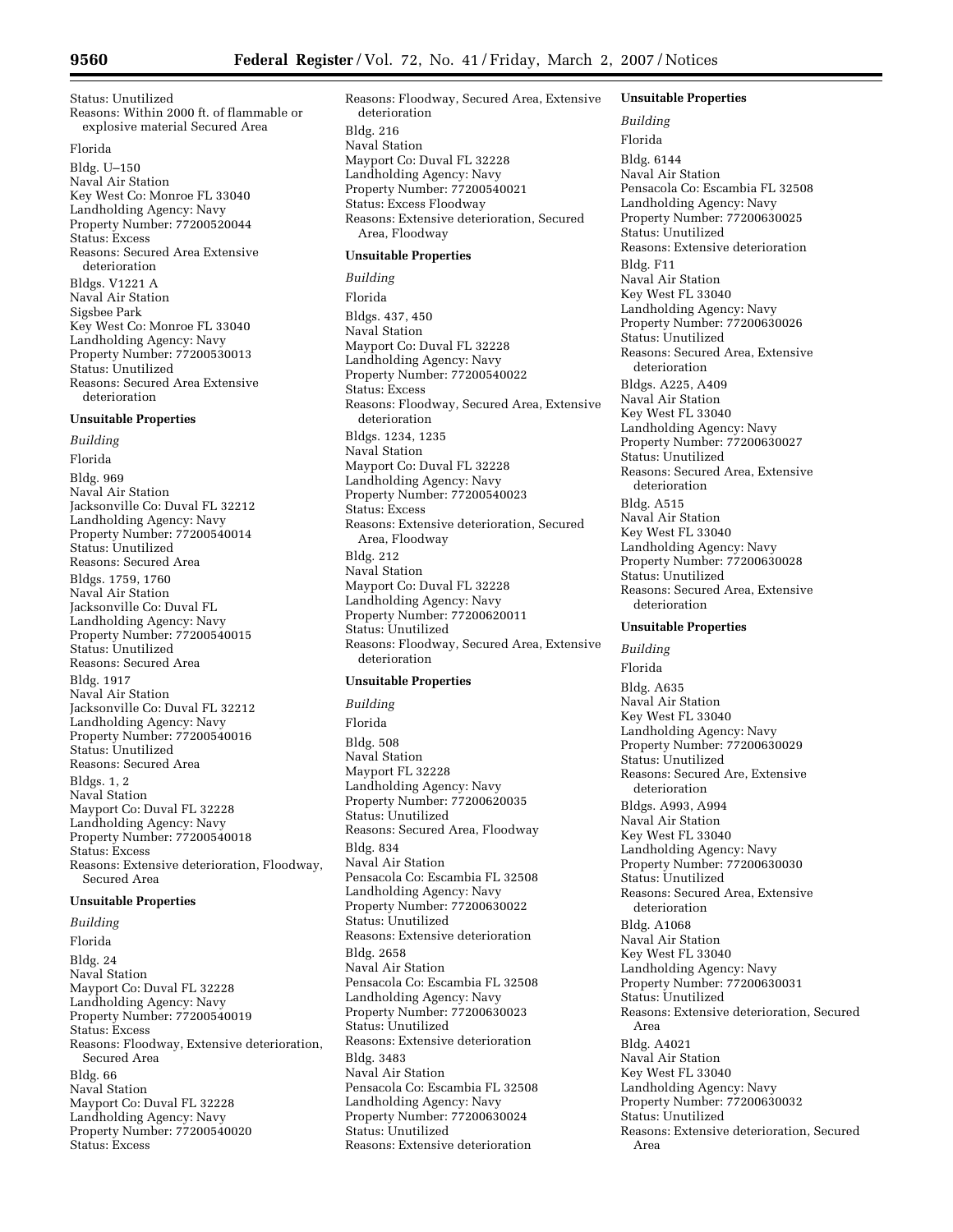#### **Unsuitable Properties**

*Building*  Florida Bldg. 4080 Naval Air Station Key West FL 33040 Landholding Agency: Navy Property Number: 77200630033 Status: Unutilized Reasons: Extensive deterioration, Secured Area Georgia Bldgs. 90259, 90260 Bowmans Island Cumming Co: Forsyth GA 30041 Landholding Agency: Interior Property Number: 61200640008 Status: Excess Reasons: Extensive deterioration Bldg. 5101 Naval Submarine Base Kings Bay Co: Camden GA 31547 Landholding Agency: Navy Property Number: 77200520004 Status: Unutilized Reasons: Extensive deterioration, Secured Area, Floodway

## **Unsuitable Properties**

*Building*  Georgia Bldg. 0038 Naval Submarine Base Kings Bay GA 31547 Landholding Agency: Navy Property Number: 77200620036 Status: Unutilized Reasons: Secured Area, Extensive deterioration

## Guam

Bldg. B–32 Naval Forces Marianas GU Landholding Agency: Navy Property Number: 77200520023 Status: Unutilized Reasons: Extensive deterioration Bldgs. 76, 77, 79 Naval Forces Marianas GU Landholding Agency: Navy Property Number: 77200520024 Status: Unutilized Reasons: Extensive deterioration 4 Bldgs. Naval Forces 261, 262, 263, 269 Marianas GU Landholding Agency: Navy Property Number: 77200520025 Status: Unutilized Reasons: Extensive deterioration

## **Unsuitable Properties**

*Building*  Guam Bldg. 404NM Naval Forces Marianas GU Landholding Agency: Navy Property Number: 77200520026 Status: Unutilized

### Reasons: Extensive deterioration Bldgs. 3150, 3268 Naval Forces Marianas GU Landholding Agency: Navy Property Number: 77200520030 Status: Unutilized Reasons: Extensive deterioration Bldgs. 5409, 5412, 5413 Naval Forces Marianas GU Landholding Agency: Navy Property Number: 77200520031 Status: Unutilized Reasons: Extensive deterioration Bldg. 5500 Naval Forces Marianas GU Landholding Agency: Navy Property Number: 77200520032 Status: Unutilized Reasons: Extensive deterioration

#### **Unsuitable Properties**

*Building*  Guam 73 Bldgs. Naval Computer Station Marianas GU Landholding Agency: Navy Property Number: 77200520045 Status: Excess Directions: A700–A716, A725, A728, A735, A741–A784, A803–A805, A811–A813, A829–A831 Reasons: Extensive deterioration, Secured Area Bldgs. 2006, 2009 Naval Ship Repair Facility Marianas GU Landholding Agency: Navy Property Number: 77200520048 Status: Excess Reasons: Extensive deterioration, Secured Area Bldgs. 2014, 2916 Naval Ship Repair Facility Marianas GU Landholding Agency: Navy Property Number: 77200520049 Status: Excess Reasons: Extensive deterioration, Secured Area

## **Unsuitable Properties**

*Building* 

Guam

Bldgs. 277, 308 Naval Forces Marianas Santa Rita Co: Apra Harbor GU Landholding Agency: Navy Property Number: 77200610028 Status: Excess Reasons: Secured Area Bldgs. 1686, 1689, 1690 Naval Forces Marianas Santa Rita Co: Apra Harbor GU Landholding Agency: Navy Property Number: 77200610029 Status: Excess Reasons: Secured Area Bldgs. 1714, 1767, 1768 Naval Forces Marianas

Santa Rita Co: Apra Harbor GU Landholding Agency: Navy Property Number: 77200610030 Status: Excess Reasons: Secured Area Bldgs. 1771, 1772, 1773 Naval Forces Marianas Santa Rita Co: Apra Harbor GU Landholding Agency: Navy Property Number: 77200610031 Status: Excess Reasons: Secured Area

#### **Unsuitable Properties**

*Building*  Guam

Bldgs. 1791, 1792 Naval Forces Marianas Santa Rita Co: Apra Harbor GU Landholding Agency: Navy Property Number: 77200610032 Status: Excess Reasons: Secured Area Bldgs. 3000, 3001 Naval Forces Marianas Santa Rita Co: Apra Harbor GU Landholding Agency: Navy Property Number: 77200610033 Status: Excess Reasons: Secured Area Bldgs. 3002, 3004, 3005 Naval Forces Marianas Santa Rita Co: Apra Harbor GU Landholding Agency: Navy Property Number: 77200610034 Status: Excess Reasons: Secured Area Bldgs. 3006, 3007 Naval Forces Marianas Santa Rita Co: Apra Harbor GU Landholding Agency: Navy Property Number: 77200610035 Status: Excess Reasons: Secured Area

## **Unsuitable Properties**

*Building* 

Guam

Steam Plant Naval Forces Marianas Santa Rita Co: Apra Harbor GU Landholding Agency: Navy Property Number: 77200610036 Status: Excess Reasons: Secured Area Bldgs. 403, 404 Marianas Support Activity Santa Rita Co: Naval Magazine GU Landholding Agency: Navy Property Number: 77200620013 Status: Unutilized Reasons: Secured Area Bldgs. 464, 729 Marianas Support Activity Santa Rita Co: Naval Magazine GU Landholding Agency: Navy Property Number: 77200620014 Status: Unutilized Reasons: Secured Area Bldgs. 836, 837 Marianas Support Activity Santa Rita Co: Naval Magazine GU Landholding Agency: Navy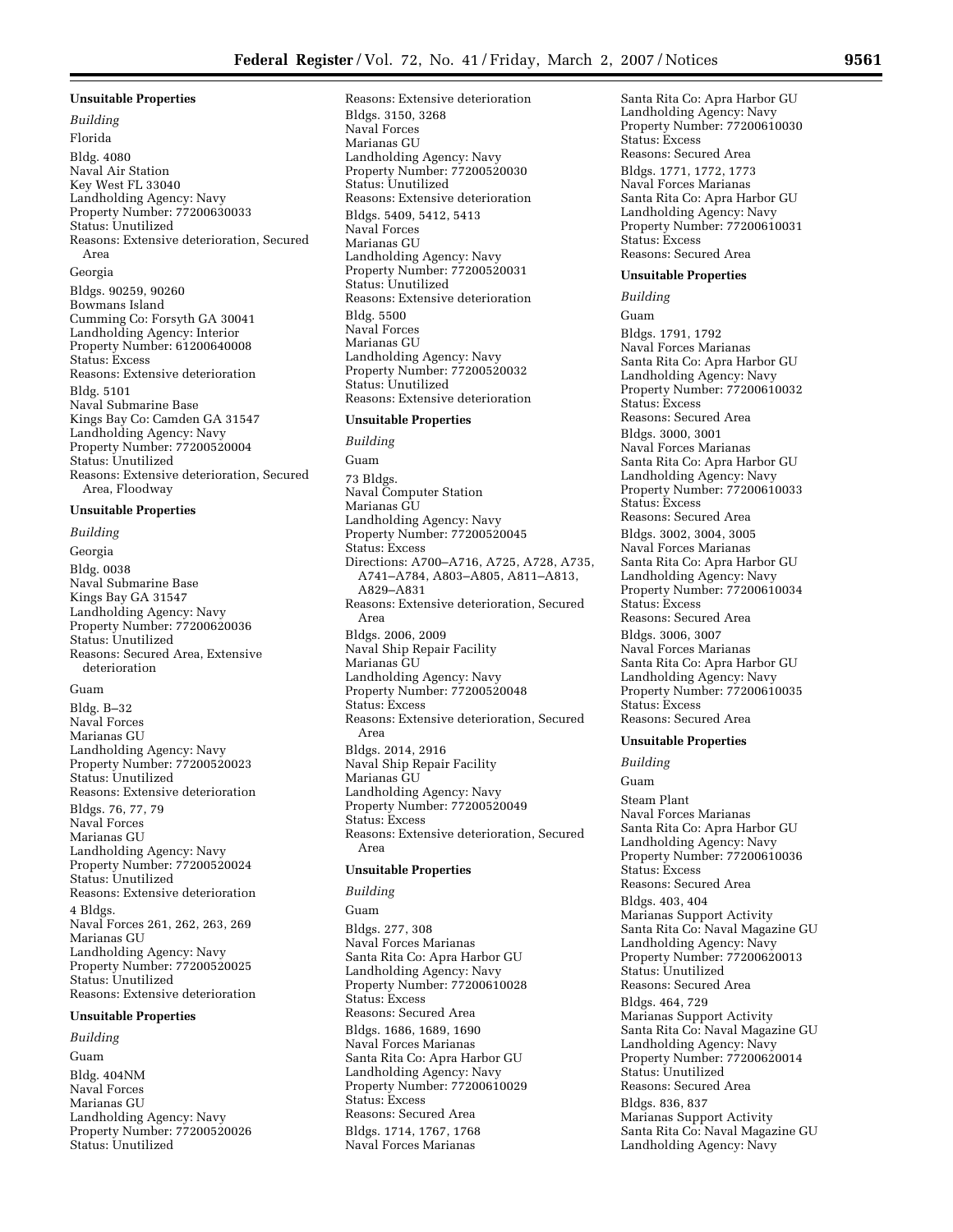Property Number: 77200620015 Status: Unutilized Reasons: Extensive deterioration, Secured Area

## **Unsuitable Properties**

*Building* 

Guam Bldg. 11XC7 Marianas Support Activity Santa Rita Co: Naval Magazine GU Landholding Agency: Navy Property Number: 77200620016 Status: Unutilized Reasons: Secured Area, Extensive deterioration Bldgs. 23YC1, 23YC2, 23YC3 Marianas Support Activity Santa Rita Co: Naval Magazine GU Landholding Agency: Navy Property Number: 77200620017 Status: Unutilized Reasons: Extensive deterioration, Secured Area Bldgs. 23YC4, 23YC5 Marianas Support Activity Santa Rita Co: Naval Magazine GU Landholding Agency: Navy Property Number: 77200620018 Status: Unutilized Reasons: Extensive deterioration, Secured Area Bldgs. 24YC7, 24YC8 Marianas Support Activity Santa Rita Co: Naval Magazine GU

Landholding Agency: Navy Property Number: 77200620019 Status: Unutilized Reasons: Secured Area, Extensive deterioration

## **Unsuitable Properties**

*Building*  Guam Bldgs. 26YC3, 26YC5 Marianas Support Activity Santa Rita Co: Naval Magazine GU Landholding Agency: Navy Property Number: 77200620020 Status: Unutilized Reasons: Secured Area, Extensive deterioration Old Bus Stop Marianas Support Activity Santa Rita Co: Naval Magazine GU Landholding Agency: Navy Property Number: 77200620021 Status: Unutilized Reasons: Secured Area, Extensive deterioration 2 Guard Houses Marianas Support Activity Santa Rita Co: Naval Magazine GU Landholding Agency: Navy Property Number: 77200620022 Status: Unutilized Reasons: Extensive deterioration, Secured Area 9 Magazines Marianas Support Activity Santa Rita Co: Naval Magazine GU Landholding Agency: Navy Property Number: 77200620023

Status: Unutilized Reasons: Extensive deterioration, Secured Area

## **Unsuitable Properties**

# *Building*

Guam Bldgs. 151, 152, 153 Naval Forces Marianas Santa Rita Co: Apra Harbor GU Landholding Agency: Navy Property Number: 77200630001 Status: Unutilized Reasons: Extensive deterioration Hawaii Bldg. 346 Naval Station Pearl Harbor HI 96860 Landholding Agency: Navy Property Number: 77200610002 Status: Excess Reasons: Extensive deterioration Idaho Bldg. CPP–691 Idaho National Engineering Laboratory Scoville Co: Butte ID 83415 Landholding Agency: Energy Property Number: 41199610003 Status: Unutilized Reasons: Secured Area Bldg. TRA–669 Idaho National Engineering Laboratory Scoville Co: Butte ID 83415 Landholding Agency: Energy Property Number: 41199610013 Status: Unutilized Reasons: Secured Area

#### **Unsuitable Properties**

*Building*  Idaho Bldg. TRA–673 Idaho National Engineering Laboratory Scoville Co: Butte ID 83415 Landholding Agency: Energy Property Number: 41199610018 Status: Unutilized Reasons: Secured Area Bldg. PBF–620 Idaho National Engineering Laboratory Scoville Co: Butte ID 83415 Landholding Agency: Energy Property Number: 41199610019 Status: Unutilized Reasons: Secured Area Bldg. PBF–619 Idaho National Engineering Laboratory Scoville Co: Butte ID 83415 Landholding Agency: Energy Property Number: 41199610022 Status: Unutilized Reasons: Secured Area Bldg. TRA–641 Idaho National Engineering Laboratory Scoville Co: Butte ID 83415 Landholding Agency: Energy Property Number: 41199610034 Status: Unutilized Reasons: Secured Area

## **Unsuitable Properties**

*Building*  Idaho Bldg. CF–606 Idaho National Engineering Laboratory Scoville Co: Butte ID 83415 Landholding Agency: Energy Property Number: 41199610037 Status: Unutilized Reasons: Secured Area Bldgs. CPP638, CPP642 Idaho Natl. Eng. Lab Scoville Co: Butte ID 83415 Landholding Agency: Energy Property Number: 41200410014 Status: Excess Reasons: Secured Area Bldg. CPP 743 Idaho Natl. Eng. lab Scoville Co: Butte ID 83–415 Landholding Agency: Energy Property Number: 41200410020 Status: Excess Reasons: Secured Area Bldgs. CPP1647, 1653 Idaho Natl. Eng. Lab Scoville Co: Butte ID 83415 Landholding Agency: Energy Property Number: 41200410022 Status: Excess Reasons: Secured Area

#### **Unsuitable Properties**

*Building*  Idaho Bldg. CPP1677 Idaho Natl Eng Lab Scoville Co: Butte ID 83415 Landholding Agency: Energy Property Number: 41200410023 Status: Excess Reasons: Secured Area Bldg. 694 Idaho Natl Eng Lab Scoville Co: Butte ID 83415 Landholding Agency: Energy Property Number: 41200410034 Status: Excess Reasons: Secured Area Bldgs. CPP1604–CPP1608 Idaho National Eng Lab Scoville Co: Butte ID 83415 Landholding Agency: Energy Property Number: 41200430071 Status: Excess Reasons: Secured Area Bldgs. CPP1617–CPP1619 Idaho National Eng Lab Scoville Co: Butte ID 83415 Landholding Agency: Energy Property Number: 41200430072 Status: Excess Reasons: Secured Area **Unsuitable Properties** 

*Building*  Idaho 6 Bldgs. Idaho National Eng Lab Scoville Co: Butte ID 83415 Landholding Agency: Energy Property Number: 41200430073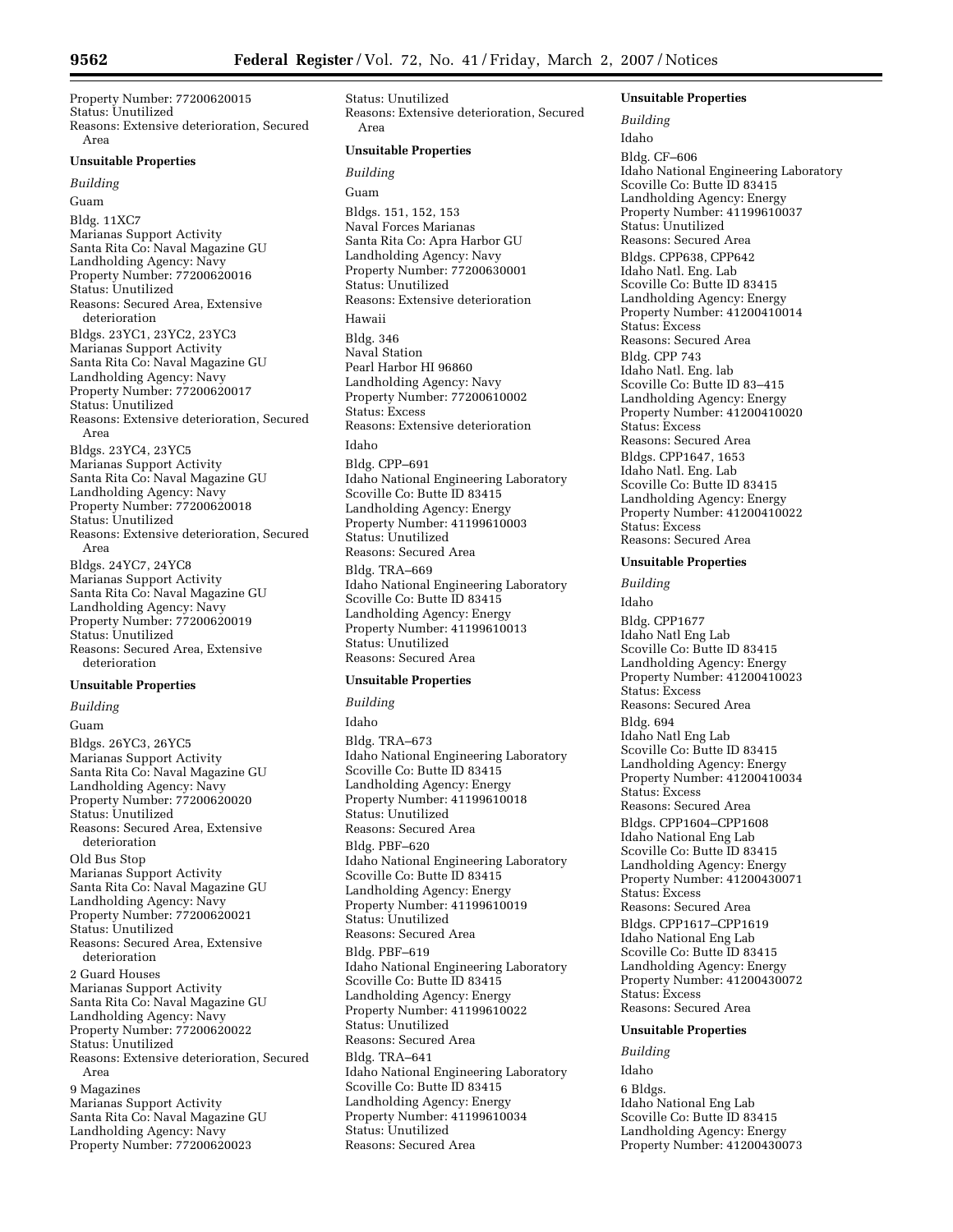Status: Excess Directions: CPP1631, CPP1634, CPP1635, CPP1636, CPP1637, CPP1638 Reasons: Secured Area 5 Bldgs. Idaho National Eng Lab Scoville Co: Butte ID 83415 Landholding Agency: Energy Property Number: 41200430074 Status: Excess Directions: CPP1642, CPP1643, CPP1644, CPP1646, CPP1649 Reasons: Secured Area 3 Bldgs. Idaho National Eng Lab Scoville Co: Butte ID 83415 Landholding Agency: Energy Property Number: 41200430075 Status: Excess Directions: CPP1650, CPP1651, CPP1656 Reasons: Secured Area

## **Unsuitable Properties**

*Building*  Idaho 5 Bldgs. Idaho National Eng Lab Scoville Co: Butte ID 83415 Landholding Agency: Energy Property Number: 41200430076 Status: Excess Directions: CPP1662, CPP1663, CPP1671, CPP1673, CPP1674 Reasons: Secured Area 5 Bldgs. Idaho National Eng Lab Scoville Co: Butte ID 83415 Landholding Agency: Energy Property Number: 41200430077 Status: Excess Directions: CPP1678, CPP1682, CPP1683, CPP1684, CPP1686 Reasons: Secured Area 5 Bldgs. Idaho National Eng Lab Scoville Co: Butte ID 83415 Landholding Agency: Energy Property Number: 41200430078 Status: Excess Directions: CPP1713, CPP1749, CPP1750, CPP1767, CPP1769 Reasons: Secured Area

## **Unsuitable Properties**

*Building*  Idaho 5 Bldgs. Idaho National Eng Lab Scoville Co: Butte ID 83415 Landholding Agency: Energy Property Number: 41200430079 Status: Excess Directions: CPP1770, CPP1771, CPP1772, CPP1774, CPP1776 Reasons: Secured Area 4 Bldgs. Idaho National Eng Lab Scoville Co: Butte ID 83415 Landholding Agency: Energy Property Number: 41200430081 Status: Excess Directions: CPP1789, CPP1790, CPP1792, CPP1794

Reasons: Secured Area Bldgs. CPP2701, CPP2706 Idaho National Eng Lab Scoville Co: Butte ID 83415 Landholding Agency: Energy Property Number: 41200430082 Status: Excess Reasons: Secured Area

#### **Unsuitable Properties**

*Building*  Idaho 3 Bldgs. Idaho National Eng Lab Scoville Co: Butte ID 83415 Landholding Agency: Energy Property Number: 41200430089 Status: Excess Directions: TRA603, TRA604, TRA610 Reasons: Secured Area Bldg. TAN611 Idaho National Eng Lab Scoville Co: Butte ID 83415 Landholding Agency: Energy Property Number: 41200430090 Status: Excess Reasons: Secured Area 5 Bldgs. Idaho National Eng Lab Scoville Co: Butte ID 83415 Landholding Agency: Energy Property Number: 41200430091 Status: Excess Directions: TRA626, TRA635, TRA642, TRA648, TRA654 Reasons: Secured Area Bldg. TAN655 Idaho National Eng Lab Scoville Co: Butte ID 83415 Landholding Agency: Energy Property Number: 41200430092 Status: Excess Reasons: Secured Area

#### **Unsuitable Properties**

*Building*  Idaho 3 Bldgs. Idaho National Eng Lab Scoville Co: Butte ID 83415 Landholding Agency: Energy Property Number: 41200430093 Status: Excess Directions: TRA657, TRA661, TRA668 Reasons: Secured Area Bldg. TAN711 Idaho National Eng Lab Scoville Co: Butte ID 83415 Landholding Agency: Energy Property Number: 41200430094 Status: Excess Reasons: Secured Area 6 Bldgs. Idaho National Eng Lab Scoville Co: Butte ID 83415 Landholding Agency: Energy Property Number: 41200430095 Status: Excess Directions: CPP602–CPP606, CPP609 Reasons: Secured Area

#### **Unsuitable Properties**

*Building*  Idaho 5 Bldgs. Idaho National Eng Lab Scoville Co: Butte ID 83415 Landholding Agency: Energy Property Number: 41200430096 Status: Excess Directions: CPP611–CPP614, CPP616 Reasons: Secured Area 4 Bldgs. Idaho National Eng Lab Scoville Co: Butte ID 83415 Landholding Agency: Energy Property Number: 41200430097 Status: Excess Directions: CPP621, CPP626, CPP630, CPP639 Reasons: Secured Area 4 Bldgs. Idaho National Eng Lab Scoville Co: Butte ID 83415 Landholding Agency: Energy Property Number: 41200430098 Status: Excess Directions: CPP641, CPP644, CPP645, CPP649 Reasons: Secured Area **Unsuitable Properties**  *Building*  Idaho Bldgs. CPP651–CPP655 Idaho National Eng Lab Scoville Co: Butte ID 83415 Landholding Agency: Energy Property Number: 41200430099 Status: Excess Reasons: Secured Area Bldgs. CPP659–CPP663 Idaho National Eng Lab

Landholding Agency: Energy Property Number: 41200440001 Status: Excess Reasons: Secured Area Bldgs. CPP666, CPP668 Idaho Naitonal Eng Lab Scoville Co: Butte ID 83415 Landholding Agency: Energy Property Number: 41200440002 Status: Excess Reasons: Secured Area 1 Bldg. Idaho National Eng Lab Scoville Co: Butte ID 83415 Landholding Agency: Energy Property Number: 41200440004 Status: Excess

Scoville Co: Butte ID 83415

Directions: CPP684 Reasons: Secured Area

#### **Unsuitable Properties**

*Building*  Idaho 5 Bldg. Idaho National Eng Lab Scoville Co: Butte ID 83415 Landholding Agency: Energy Property Number: 41200440005 Status: Excess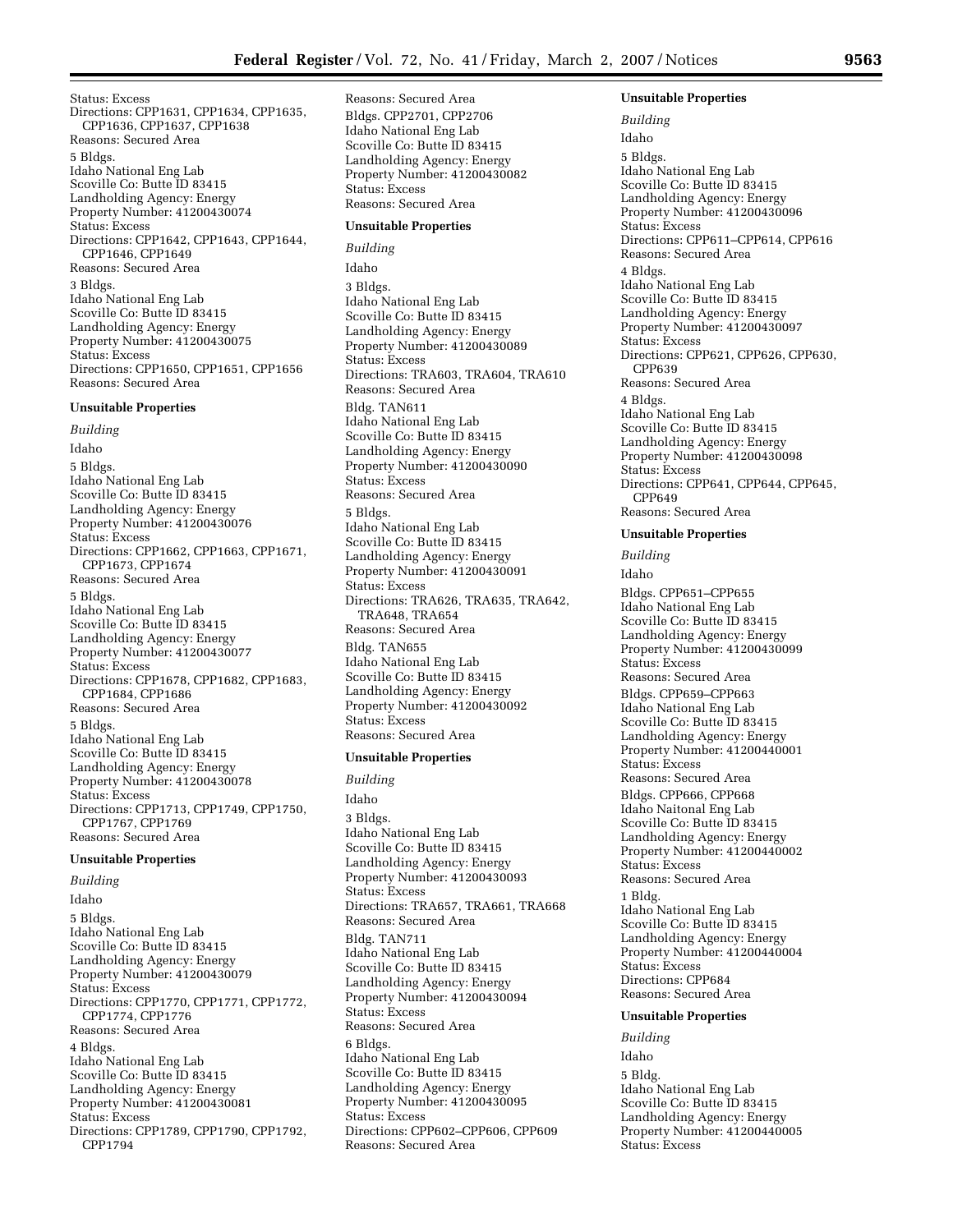Directions: CPP692, CPP694, CPP697– CPP699 Reasons: Secured Area 3 Bldgs. Idaho National Eng Lab Scoville Co: Butte ID 83415 Landholding Agency: Energy Property Number: 41200440006 Status: Excess Directions: CPP701, CPP701A, CPP708 Reasons: Secured Area Bldgs. 711, 719A Idaho National Eng Lab Scoville Co: Butte ID 83415 Landholding Agency: Energy Property Number: 41200440007

Status: Excess Reasons: Secured Area **Unsuitable Properties**  *Building*  Idaho 4 Bldgs. Idaho National Eng Lab Scoville Co: Butte ID 83415 Landholding Agency: Energy Property Number: 41200440008 Status: Excess Directions: CPP724–CPP726, CPP728 Reasons: Secured Area Bldg. CPP729/741 Idaho National Eng Lab Scoville Co: Butte ID 83415 Landholding Agency: Energy Property Number: 41200440012 Status: Excess Reasons: Secured Area Bldgs. CPP733, CPP736 Idaho National Eng Lab Scoville Co: Butte ID 83415 Landholding Agency: Energy Property Number: 41200440013 Status: Excess Reasons: Secured Area Bldgs. CPP740, CPP742 Idaho National Eng Lab Scoville Co: Butte ID 83415 Landholding Agency: Energy Property Number: 41200440014

#### Status: Excess Reasons: Secured Area

## **Unsuitable Properties**

*Building* 

Idaho Bldgs. CPP746, CPP748 Idaho National Eng Lab Scoville Co: Butte ID 83415 Landholding Agency: Energy Property Number: 41200440015 Status: Excess Reasons: Secured Area 3 Bldgs. Idaho National Eng Lab CPP750, CPP751, CPP752 Scoville Co: Butte ID 83415 Landholding Agency: Energy Property Number: 41200440016 Status: Excess Reasons: Secured Area 3 Bldgs. Idaho National Eng Lab CPP753, CPP753A, CPP754

Scoville Co: Butte ID 83415 Landholding Agency: Energy Property Number: 41200440017 Status: Excess Reasons: Secured Area Bldgs. CPP760, CPP763 Idaho National Eng Lab Scoville Co: Butte ID 83415 Landholding Agency: Energy Property Number: 41200440018 Status: Excess Reasons: Secured Area **Unsuitable Properties**  *Building*  Idaho

Bldgs. CPP764, CPP765 Idaho National Eng Lab Scoville Co: Butte ID 83415 Landholding Agency: Energy Property Number: 41200440019 Status: Excess Reasons: Secured Area Bldgs. CPP767, CPP768 Idaho National Eng Lab Scoville Co: Butte ID 83415 Landholding Agency: Energy Property Number: 41200440020 Status: Excess Reasons: Secured Area Bldgs. CPP791, CPP795 Idaho National Eng Lab Scoville Co: Butte ID 83415 Landholding Agency: Energy Property Number: 41200440021 Status: Excess Reasons: Secured Area 3 Bldgs. Idaho National Eng Lab CPP796, CPP797, CPP799 Scoville Co: Butte ID 83415 Landholding Agency: Energy Property Number: 41200440022 Status: Excess Reasons: Secured Area

#### **Unsuitable Properties**

*Building*  Idaho Bldgs. CPP701B, CPP719 Idaho National Eng Lab Scoville Co: Butte ID 83415 Landholding Agency: Energy Property Number: 41200440023 Status: Excess Reasons: Secured Area Bldgs. CPP720A, CPP720B Idaho National Eng Lab Scoville Co: Butte ID 83415 Landholding Agency: Energy Property Number: 41200440024 Status: Excess Reasons: Secured Area Bldg. CPP1781 Idaho National Eng Lab Scoville Co: Butte ID 83415 Landholding Agency: Energy Property Number: 41200440025 Status: Excess Reasons: Secured Area 2 Bldgs. Idaho National Eng Lab CPP0000VES–UTI–111, VES–UTI–112 Scoville Co: Butte ID 83415 Landholding Agency: Energy Property Number: 41200440026 Status: Excess Reasons: Secured Area

#### **Unsuitable Properties**

*Building* 

Idaho

Bldgs. TAN704, TAN733 Idaho National Eng Lab Scoville Co: Butte ID 83415 Landholding Agency: Energy Property Number: 41200440028 Status: Excess Reasons: Secured Area Bldgs. TAN1611, TAN1614 Idaho National Eng Lab Scoville Co: Butte ID 83415 Landholding Agency: Energy Property Number: 41200440029 Status: Excess Reasons: Secured Area Bldg. CF633 Idaho Natl Laboratory Scoville Co: Butte ID 83415 Landholding Agency: Energy Property Number: 41200520005 Status: Excess Reasons: Extensive deterioration

## **Unsuitable Properties**

*Building*  Illinois Bldg. 42 Naval Station Great Lakes IL 60088 Landholding Agency: Navy Property Number: 77200520055 Status: Excess Reasons: Secured Area, Extensive deterioration Bldgs. 25 Naval Station Great Lakes IL 60088 Landholding Agency: Navy Property Number: 77200530001 Status: Excess Reasons: Extensive deterioration Bldg. 42 Naval Station Great Lakes IL 60088 Landholding Agency: Navy Property Number: 77200530014 Status: Excess Reasons: Extensive deterioration, Secured Area Bldg. 2C Naval Station Great Lakes IL 60088–2900 Landholding Agency: Navy Property Number: 77200540005 Status: Excess Reasons: Secured Area

## **Unsuitable Properties**

*Building*  Illinois Bldg. 3312 Naval Station Great Lakes IL 60085 Landholding Agency: Navy Property Number: 77200640028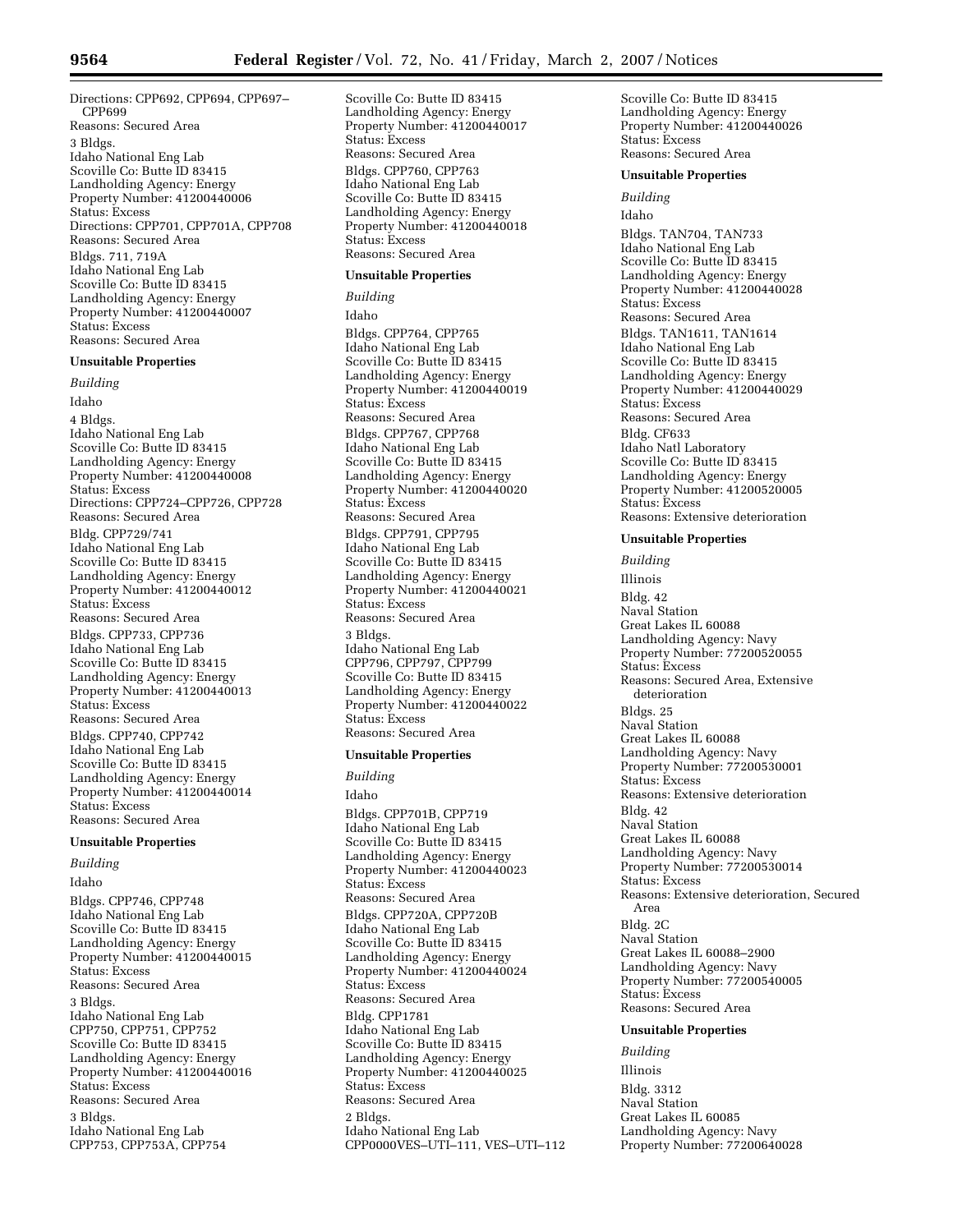Status: Excess Reasons: Secured Area Bldg. 220 Naval Station Great Lakes IL 60085 Landholding Agency: Navy Property Number: 77200640029 Status: Excess Reasons: Secured Area Indiana Bldgs. 1871, 2636 Naval Support Activity Crane Co: Martin IN 47522 Landholding Agency: Navy Property Number: 77200530015 Status: Unutilized Reasons: Secured Area, Within 2000 ft. of flammable or explosive material, Extensive deterioration Bldg. 1820 Naval Support Activity Crane Co: Martin IN 47522 Landholding Agency: Navy Property Number: 77200540028 Status: Unutilized Reasons: Extensive deterioration

## **Unsuitable Properties**

*Building*  Indiana Bldg. 2694 Naval Support Activity Crane Co: Martin IN 47522 Landholding Agency: Navy Property Number: 77200540029 Status: Unutilized Reasons: Extensive deterioration Bldg. 2796 Naval Support Activity Crane Co: Martin IN 47522 Landholding Agency: Navy Property Number: 77200620001 Status: Unutilized Reasons: Extensive deterioration, Secured Area, Within 2000 ft. of flammable or explosive material Bldg. 21, VA Medical Center East 38th Street Marion Co: Grant IN 46952 Landholding Agency: VA Property Number: 97199230001 Status: Excess Reasons: Extensive deterioration Bldg. 22, VA Medical Center East 38th Street Marion Co: Grant IN 46952 Landholding Agency: VA Property Number: 97199230002 Status: Excess Reasons: Extensive deterioration

#### **Unsuitable Properties**

*Building*  Indiana Bldg. 62, VA Medical Center East 38th Street Marion Co: Grant IN 46952 Landholding Agency: VA Property Number: 97199230003 Status: Excess Reasons: Extensive deterioration

Maryland Bldg. 84NS Naval Support Activity Annapolis Co: Anne Arundel MD 21402 Landholding Agency: Navy Property Number: 77200610038 Status: Unutilized Reasons: Within 2000 ft. of flammable or explosive material Floodway Bldg. 2075 Naval Surface Warfare Indian Head MD Landholding Agency: Navy Property Number: 77200630043 Status: Excess Reasons: Extensive deterioration

## **Unsuitable Properties**

*Building*  Massachusetts Westview Street Wells Lexington MA 02173 Landholding Agency: VA Property Number: 97199920001 Status: Unutilized Reasons: Extensive deterioration

#### **Unsuitable Properties**

*Building*  Michigan Admin. Bldg. Station Saginaw River Essexville Co: Bay MI 48732 Landholding Agency: Coast Guard Property Number: 88200510001 Status: Unutilized Reasons: Extensive deterioration, Secured Area Mississippi Bldg. 9 Construction Battalion Center Gulfport MS Landholding Agency: Navy Property Number: 77200610039 Status: Unutilized Reasons: Secured Area, Extensive deterioration

#### **Unsuitable Properties**

*Building*  Mississippi Bldgs. 22, 27, 41 Construction Battalion Center Gulfport MS Landholding Agency: Navy Property Number: 77200610040 Status: Unutilized Reasons: Extensive deterioration, Secured Area Bldgs. 108, 181, 183 Construction Battalion Center Gulfport MS Landholding Agency: Navy Property Number: 77200610041 Status: Unutilized Reasons: Secured Area, Extensive deterioration Bldg. 201 Construction Battalion Center Gulfport MS Landholding Agency: Navy Property Number: 77200610042 Status: Unutilized Reasons: Secured Area, Extensive deterioration

Bldgs. 270, 270A–1, 270A–2 Construction Battalion Center Gulfport MS Landholding Agency: Navy Property Number: 77200610043 Status: Unutilized Reasons: Extensive deterioration, Secured Area

#### **Unsuitable Properties**

*Building* 

Mississippi

Bldgs. 375, 420 Construction Battalion Center Gulfport MS Landholding Agency: Navy Property Number: 77200610044 Status: Unutilized Reasons: Secured Area, Extensive deterioration Bldg. 6, Boiler Plant Biloxi VA Medical Center Gulfport Co: Harrison MS 39531 Landholding Agency: VA Property Number: 97199410001 Status: Unutilized Reasons: Floodway Bldg. 67 Biloxi VA Medical Center Gulfport Co: Harrison MS 39531 Landholding Agency: VA Property Number: 97199410008 Status: Unutilized Reasons: Extensive deterioration Bldg. 68 Biloxi VA Medical Center Gulfport Co: Harrison MS 39531 Landholding Agency: VA Property Number: 97199410009 Status: Unutilized Reasons: Extensive deterioration

#### **Unsuitable Properties**

*Building*  Missouri Bldg. 3 VA Medical Center Jefferson Barracks Division St. Louis MO 63125 Landholding Agency: VA Property Number: 97200340001 Status: Underutilized Reasons: Secured Area Bldg. 4 VA Medical Center Jefferson Barracks Division St. Louis MO Landholding Agency: VA Property Number: 97200340002 Status: Underutilized Reasons: Secured Area Bldg. 27 VA Medical Center Jefferson Barracks Division St. Louis MO 63125 Landholding Agency: VA Property Number: 97200340003 Status: Underutilized Reasons: Secured Area Bldg. 28 VA Medical Center Jefferson Barracks Division St. Louis MO 63125 Landholding Agency: VA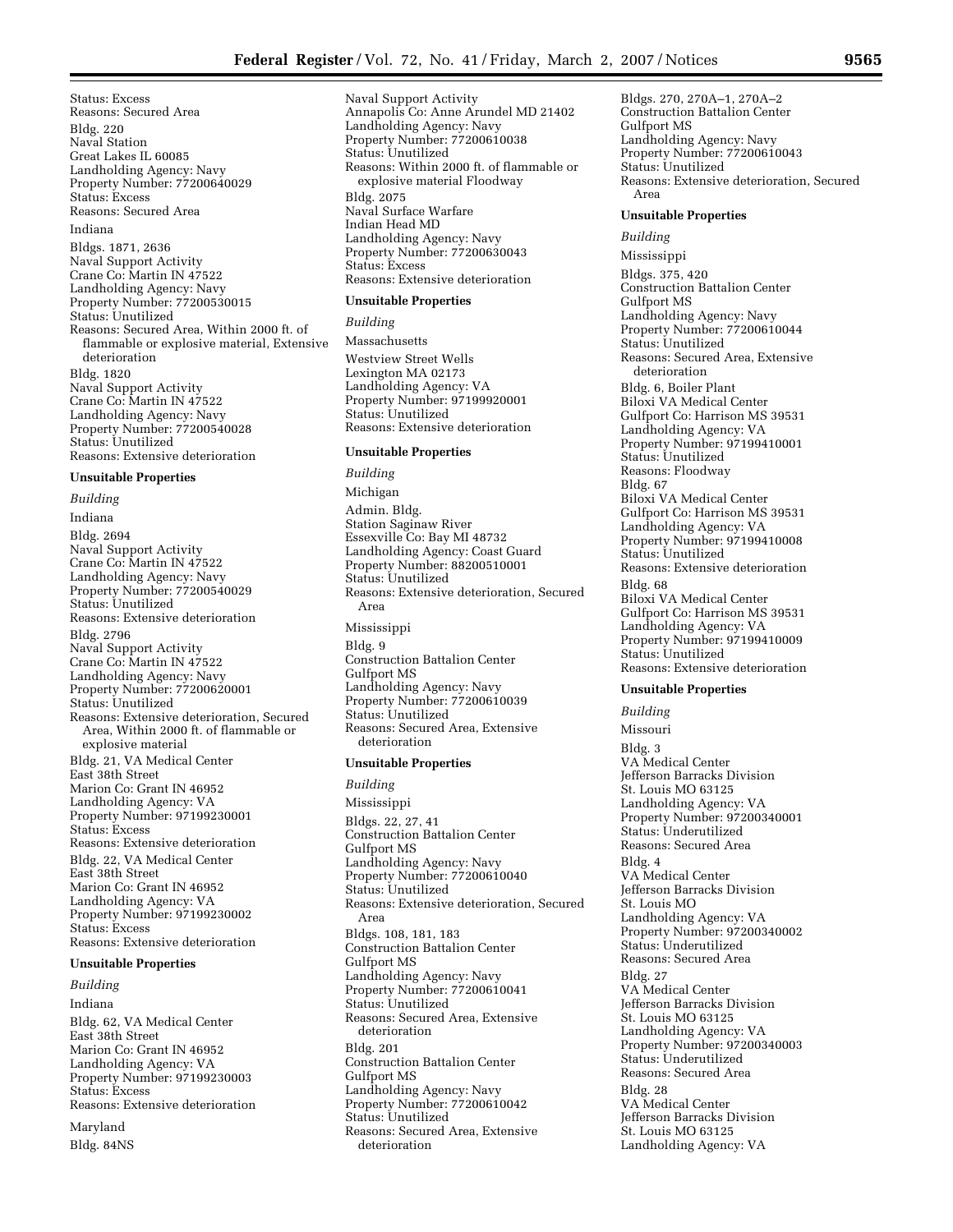Property Number: 97200340004 Status: Underutilized Reasons: Secured Area

**Unsuitable Properties**  *Building*  Missouri Bldg. 29 VA Medical Center Jefferson Barracks Division St. Louis MO 63125 Landholding Agency: VA Property Number: 97200340005 Status: Underutilized Reasons: Secured Area Bldg. 50 VA Medical Center Jefferson Barracks Division St. Louis MO 63125 Landholding Agency: VA Property Number: 97200340006 Status: Underutilized Reasons: Secured Area Nevada

28 Facilities Nevada Test Site Mercury Co: Nye NV 89023 Landholding Agency: Energy Property Number: 41200310018 Status: Excess Reasons: Secured Area, Other contamination

## **Unsuitable Properties**

*Building*  Nevada 31 Bldgs./Facilities Nellis AFB Tonopah Test Range Tonopah Co: Nye NV 89049 Landholding Agency: Energy Property Number: 41200330003 Status: Unutilized Reasons: Secured Area 42 Bldgs. Nellis Air Force Base Tonopah Co: Nye NV 89049 Landholding Agency: Energy Property Number: 41200410029 Status: Unutilized Directions: 49–01, NM104, NM105, 03–35A– H, 03–35J–N, 03–36A–C, 03–36E–H, 03– 36J–N, 03–36R, 03–37, 15036, 03–44A–D, 03–46, 03–47, 03–49, 03–88, 03–89, 03–90 Reasons: Secured Area 241 Bldgs. Tonopah Test Range Tonopah Co: Nye NV 89049 Landholding Agency: Energy Property Number: 41200440036 Status: Excess Reasons: Secured Area, Within 2000 ft. of flammable or explosive material

#### **Unsuitable Properties**

*Building*  Nevada 10 Bldgs. Nevada Test Site Mercury Co: Nye NV 89023 Landholding Agency: Energy Property Number: 41200610003

Status: Excess Reasons: Secured Area 3 Bldgs. Nevada Test Site 23–790, 06–CP50, 26–2107 Mercury Co: Nye NV 89023 Landholding Agency: Navy Property Number: 77200510025 Status: Excess Reasons: Secured Area, Other contamination New Jersey NIKE Site PH58 Paulsboro Road Woolwich Township NJ 08085 Landholding Agency: GSA Property Number: 54200630017 Status: Excess GSA Number: 1–G–NJ–0538 Reasons: Extensive deterioration, Within 2000 ft. of flammable or explosive material

#### **Unsuitable Properties**

*Building* 

New Mexico

Bldgs. 9252, 9268 Kirtland Air Force Base Albuquerque Co: Bernalillo NM 87185 Landholding Agency: Energy Property Number: 41199430002 Status: Inutilized Reasons: Extensive deterioration Tech Area II Kirtland Air Force Base Albuquerque Co: Bernalillo NM 87105 Landholding Agency: Energy Property Number: 41199630004 Status: Unutilized Reasons: Extensive deterioration, Secured Area Within 2000 ft. of flammable or explosive material Bldg. 26, TA–33 Los Alamos National Laboratory Los Alamos NM 87545 Landholding Agency: Energy Property Number: 41199810004 Status: Unutilized Reasons: Extensive deterioration, Secured Area Bldg. 2, TA–21 Los Alamos National Laboratory Los Alamos NM 87545 Landholding Agency: Energy Property Number: 41199810008 Status: Underutilized Reasons: Secured Area

#### **Unsuitable Properties**

### *Building*

New Mexico Bldg. 5, TA–21 Los Alamos National Laboratory Los Alamos NM 87545 Landholding Agency: Energy Property Number: 41199810011 Status: Unutilized Reasons: Secured Area Bldg. 116, TA–21 Los Alamos National Laboratory Los Alamos NM 87545 Landholding Agency: Energy Property Number: 41199810013 Status: Unutilized Reasons: Secured Area

Bldg. 286, TA–21 Los Alamos National Laboratory Los Alamos NM 87545 Landholding Agency: Energy Property Number: 41199810016 Status: Unutilized Reasons: Secured Area Bldg. 516, TA–16 Los Alamos National Laboratory Los Alamos NM 87545 Landholding Agency: Energy Property Number: 41199810021 Status: Unutilized Reasons: Extensive deterioration, Secured Area, Within 2000 ft. of flammable or explosive material

#### **Unsuitable Properties**

*Building* 

New Mexico Bldg. 517, TA–16 Los Alamos National Laboratory Los Alamos NM 87545 Landholding Agency: Energy Property Number: 41199810022 Status: Unutilized Reasons: Extensive deterioration, Secured Area, Within 2000 ft. of flammable or explosive material Bldg. 31 Los Alamos National Lab Los Alamos NM 87545 Landholding Agency: Energy Property Number: 41199930003 Status: Unutilized Reasons: Extensive deterioration, Secured Area Bldg. 38, TA–14 Los Alamos National Lab Los Alamos NM 87545 Landholding Agency: Energy Property Number: 41199940004 Status: Unutilized Reasons: Extensive deterioration, Secured Area Bldg. 9, TA–15 Los Alamos National Lab Los Alamos NM 87545 Landholding Agency: Energy Property Number: 41199940006 Status: Unutilized Reasons: Secured Area

## **Unsuitable Properties**

#### *Building*

New Mexico Bldg. 141, TA–15 Los Alamos National Lab Los Alamos NM 87545 Landholding Agency: Energy Property Number: 41199940008 Status: Unutilized Reasons: Secured Area Bldg. 44, TA–15 Los Alamos National Lab Los Alamos NM 87545 Landholding Agency: Energy Property Number: 41199940009 Status: Unutilized Reasons: Secured Area Bldg. 2, TA–18 Los Alamos National Lab Los Alamos NM 87545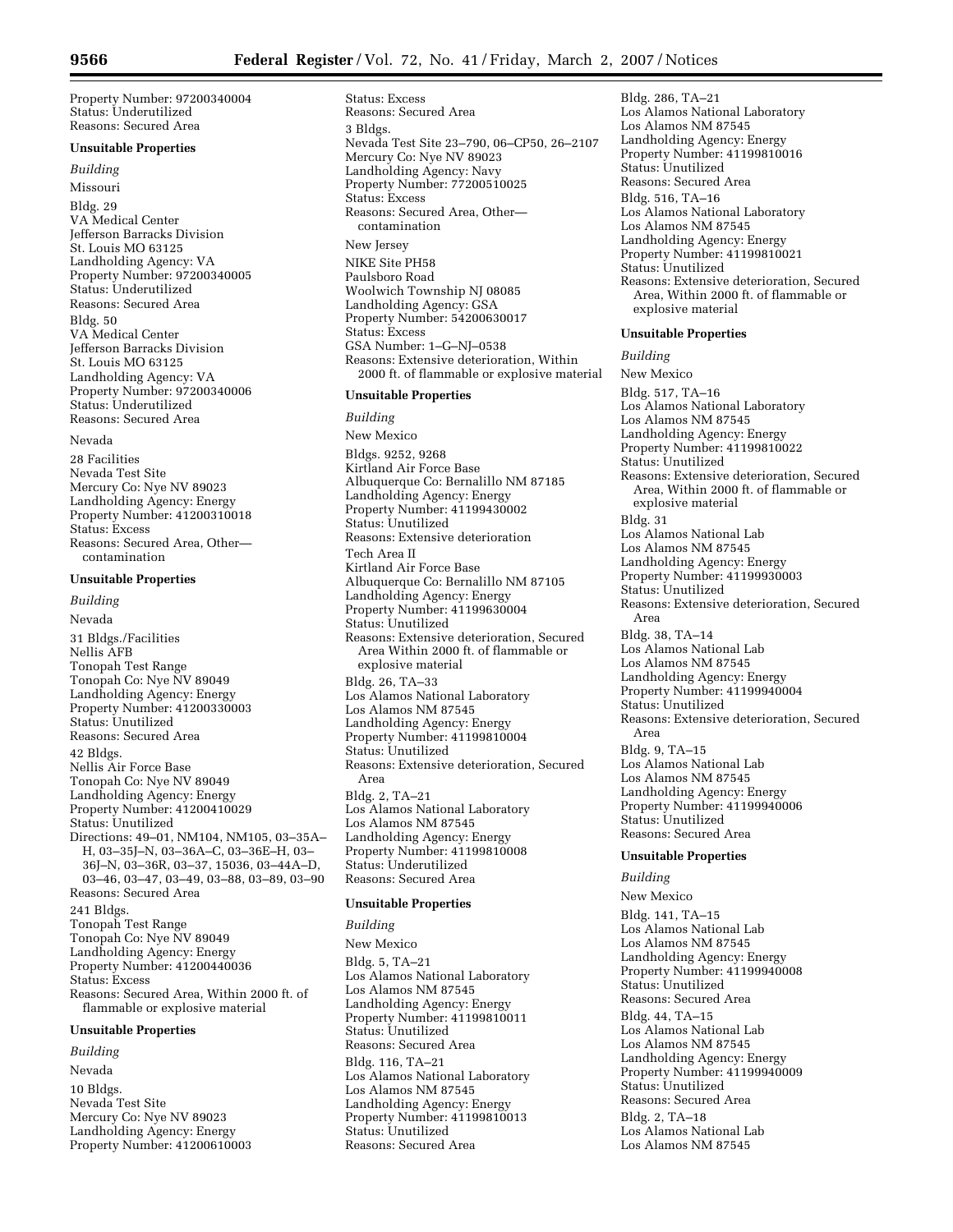Landholding Agency: Energy Property Number: 41199940010 Status: Unutilized Reasons: Extensive deterioration, Secured Area Bldg. 5, TA–18 Los Alamos National Lab Los Alamos NM 87545 Landholding Agency: Energy Property Number: 41199940011 Status: Unutilized Reasons: Extensive deterioration, Secured Area

#### **Unsuitable Properties**

*Building*  New Mexico Bldg. 186, TA–18 Los Alamos National Lab Los Alamos NM 87545 Landholding Agency: Energy Property Number: 41199940012 Status: Unutilized Reasons: Extensive deterioration, Secured Area Bldg. 188, TA–18 Los Alamos National Lab Los Alamos NM 87545 Landholding Agency: Energy Property Number: 41199940013 Status: Unutilized Reasons: Extensive deterioration, Secured Area Bldg. 44, TA–36 Los Alamos National Lab Los Alamos NM 87545 Landholding Agency: Energy Property Number: 41199940015 Status: Unutilized Reasons: Extensive deterioration, Secured Area Bldg. 45, TA–36 Los Alamos National Lab Los Alamos NM 87545 Landholding Agency: Energy Property Number: 41199940016 Status: Unutilized Reasons: Extensive deterioration, Secured Area

#### **Unsuitable Properties**

*Building*  New Mexico Bldg. 258, TA–46 Los Alamos National Lab Los Alamos NM 87545 Landholding Agency: Energy Property Number: 41199940019 Status: Unutilized Reasons: Extensive deterioration, Secured Area TA–3, Bldg. 208 Los Alamos National Lab Los Alamos NM 87545 Landholding Agency: Energy Property Number: 41200010010 Status: Unutilized Reasons: Extensive deterioration, Secured Area TA–14, Bldg. 5 Los Alamos National Lab Los Alamos NM 87545 Landholding Agency: Energy

Property Number: 41200010019 Status: Unutilized Reasons: Secured Area TA–21, Bldg. 150 Los Alamos National Lab Los Alamos NM 87545 Landholding Agency: Energy Property Number: 41200010020 Status: Unutilized Reasons: Secured Area

## **Unsuitable Properties**

*Building*  New Mexico Bldg. 149, TA–21 Los Alamos National Lab Los Alamos NM 87545 Landholding Agency: Energy Property Number: 41200010024 Status: Unutilized Reasons: Secured Area Bldg. 312, TA–21 Los Alamos National Lab Los Alamos NM 87545 Landholding Agency: Energy Property Number: 41200010025 Status: Unutilized Reasons: Secured Area Bldg. 313, TA–21 Los Alamos National Lab Los Alamos NM 87545 Landholding Agency: Energy Property Number: 41200010026 Status: Unutilized Reasons: Secured Area Bldg. 314, TA–21 Los Alamos National Lab Los Alamos NM 87545 Landholding Agency: Energy Property Number: 41200010027 Status: Unutilized Reasons: Secured Area

#### **Unsuitable Properties**

*Building*  New Mexico Bldg. 315, TA–21 Los Alamos National Lab Los Alamos NM 87545 Landholding Agency: Energy Property Number: 41200010028 Status: Unutilized Reasons: Secured Area Bldg. 1, TA–8 Los Alamos National Lab Los Alamos NM 87545 Landholding Agency: Energy Property Number: 41200010029 Status: Unutilized Reasons: Secured Area Bldg. 2, TA–8 Los Alamos National Lab Los Alamos NM 87545 Landholding Agency: Energy Property Number: 41200010030 Status: Unutilized Reasons: Extensive deterioration, Secured Area Bldg. 3, TA–8 Los Alamos National Lab Los Alamos NM 87545 Landholding Agency: Energy Property Number: 41200020001

Status: Unutilized Reasons: Extensive deterioration, Secured Area

#### **Unsuitable Properties**

### *Building*

New Mexico Bldg. 51, TA–9 Los Alamos National Lab Los Alamos NM 87545 Landholding Agency: Energy Property Number: 41200020002 Status: Unutilized Reasons: Secured Area Bldg. 30, TA–14 Los Alamos National Lab Los Alamos NM 87545 Landholding Agency: Energy Property Number: 41200020003 Status: Unutilized Reasons: Secured Area Bldg. 16, TA–3 Los Alamos National Lab Los Alamos NM 87545 Landholding Agency: Energy Property Number: 41200020009 Status: Unutilized Reasons: Secured Area Bldg. 48, TA–55 Los Alamos National Lab Los Alamos NM 87545 Landholding Agency: Energy Property Number: 41200020017 Status: Unutilized Reasons: Secured Area

## **Unsuitable Properties**

*Building*  New Mexico Bldg. 125, TA–55 Los Alamos National Lab Los Alamos NM 87545 Landholding Agency: Energy Property Number: 41200020018 Status: Unutilized Reasons: Secured Area Bldg. 162, TA–55 Los Alamos National Lab Los Alamos NM 87545 Landholding Agency: Energy Property Number: 41200020019 Status: Unutilized Reasons: Secured Area Bldg. 22, TA–33 Los Alamos National Lab Los Alamos NM 87545 Landholding Agency: Energy Property Number: 41200020022 Status: Unutilized Reasons: Extensive deterioration, Secured Area Bldg. 23, TA–49 Los Alamos National Lab Los Alamos NM 87545 Landholding Agency: Energy Property Number: 41200020023 Status: Unutilized Reasons: Secured Area

#### **Unsuitable Properties**

*Building*  New Mexico Bldg. 37, TA–53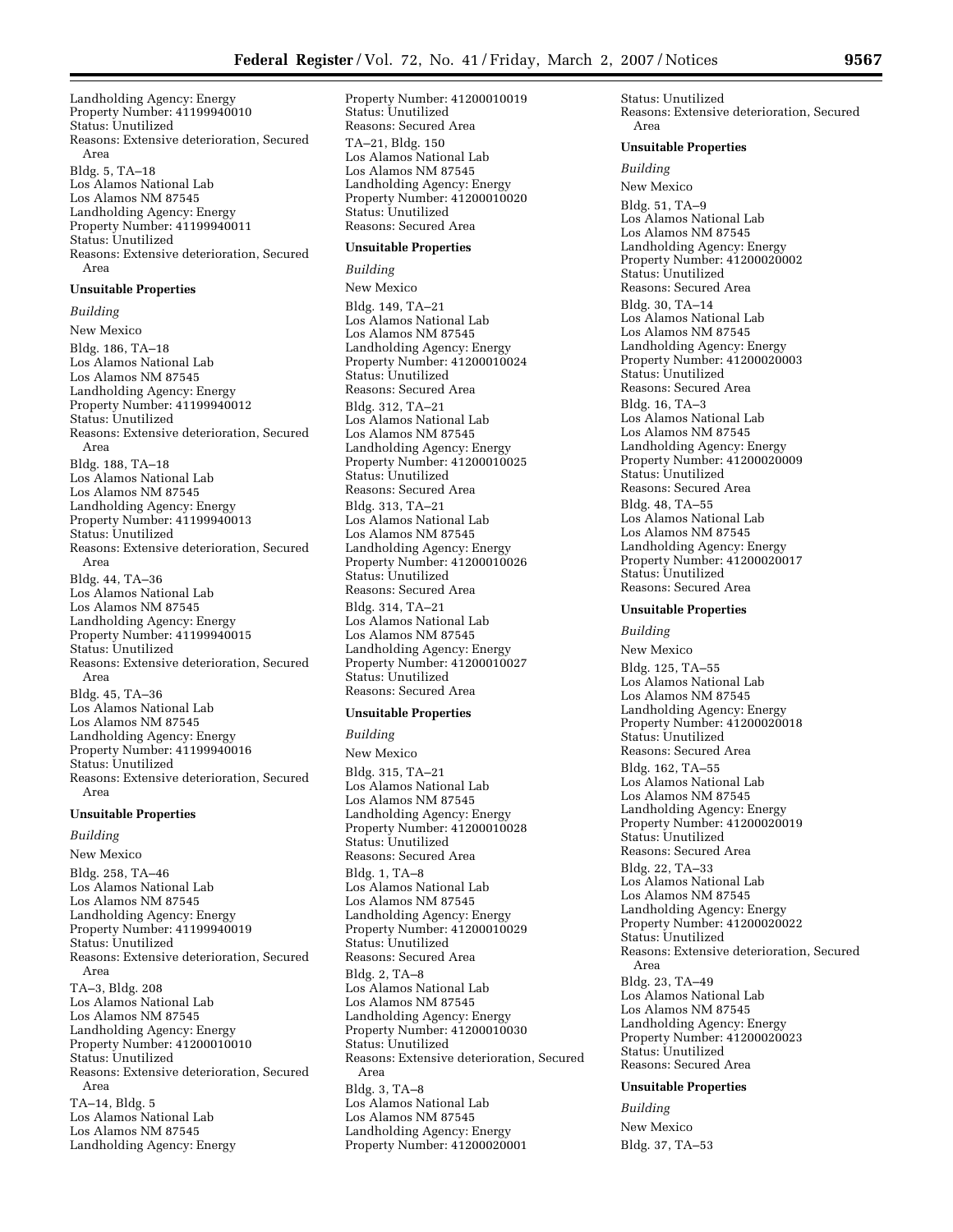Los Alamos National Lab Los Alamos NM 87545 Landholding Agency: Energy Property Number: 41200020024 Status: Unutilized Reasons: Secured Area Bldg. 121, TA–49 Los Alamos National Lab Los Alamos NM 87545 Landholding Agency: Energy Property Number: 41200020025 Status: Unutilized Reasons: Secured Area Bldg. B117 Kirtland Operations Albuquerque Co: Bernalillo NM 87117 Landholding Agency: Energy Property Number: 41200220032 Status: Excess Reasons: Extensive deterioration Bldg. B118 Kirtland Operations Albuquerque Co: Bernalillo NM 87117 Landholding Agency: Energy Property Number: 41200220033 Status: Excess Reasons: Extensive deterioration

## **Unsuitable Properties**

*Building*  New Mexico Bldg. B119 Kirtland Operations Albuquerque Co: Bernalillo NM 87117 Landholding Agency: Energy Property Number: 41200220034 Status: Excess Reasons: Extensive deterioration Bldg. 2, TA–11 Los Alamos National Lab Los Alamos NM 87545 Landholding Agency: Energy Property Number: 41200240004 Status: Unutilized Reasons: Secured Area Bldg. 4, TA–41 Los Alamos National Lab Los Alamos NM 87545 Landholding Agency: Energy Property Number: 41200240005 Status: Unutilized Reasons: Secured Area Bldg. 116, TA–21 Los Alamos National Lab Los Alamos NM 87545 Landholding Agency: Energy Property Number: 41200310003 Status: Unutilized Reasons: Secured Area

## **Unsuitable Properties**

*Building* 

New Mexico Bldgs. 1, 2, 3, 4, 5, TA–28 Los Alamos National Lab Los Alamos NM 87545 Landholding Agency: Energy Property Number: 41200310004 Status: Unutilized Reasons: Secured Area Bldgs. 447, 1483 Los Alamos Natl Laboratory Los Alamos NM

Landholding Agency: Energy Property Number: 41200410002 Status: Excess Reasons: Extensive deterioration, Secured Area Bldg. 99650 Sandia National Laboratory Albuquerque Co: Bernalillo NM 87185 Landholding Agency: Energy Property Number: 41200510004 Status: Unutilized Reasons: Secured Area

#### **Unsuitable Properties**

*Building*  New York Building 1 Scotia Navy Depot Scotia NY 12302 Landholding Agency: GSA Property Number: 54200710013 Status: Excess GSA Number: 1–N–NY–0926–1A Reasons: Within 2000 ft. of flammable or explosive material North Carolina Bldg. 82 Marine Corps Air Station Cherry Point Co: Craven NC 28533 Landholding Agency: Navy Property Number: 77200510009 Status: Underutilized Reasons: Secured Area Bldg. 4314 Marine Corps Air Station Cherry Point Co: Craven NC 28533 Landholding Agency: Navy Property Number: 77200510010 Status: Underutilized Reasons: Secured Area Bldg. 124 Marine Corps Air Station Cherry Point Co: Craven NC 28533 Landholding Agency: Navy Property Number: 77200510023 Status: Underutilized Reasons: Secured Area

#### **Unsuitable Properties**

*Building*  North Carolina Bldgs. 73, 95, 1018 Marine Corps Air Station Cherry Point NC Landholding Agency: Navy Property Number: 77200620003 Status: Unutilized Reasons: Secured Area Bldg. 499 Marine Corps Air Station Cherry Point NC Landholding Agency: Navy Property Number: 77200620038 Status: Unutilized Reasons: Secured Area Bldgs. 3177, 3885 Marine Corps Air Station Cherry Point NC Landholding Agency: Navy Property Number: 77200620039 Status: Unutilized Reasons: Secured Area Bldg. 4473

Marine Corps Air Station Cherry Point NC Landholding Agency: Navy Property Number: 77200620040 Status: Unutilized Reasons: Secured Area

## **Unsuitable Properties**

*Building* 

North Carolina Bldg. 4523 Marine Corps Air Station Cherry Point NC Landholding Agency: Navy Property Number: 77200620041 Status: Unutilized Reasons: Secured Area RPFN 0S1 Group Cape Hatteras Buxton Co: Dare NC 27902 Landholding Agency: Coast Guard Property Number: 88200540001 Status: Unutilized Reasons: Secured Area Extensive deterioration RPFN 053 Sector N.C. Atlantic Beach Co: Carteret NC 28512 Landholding Agency: Coast Guard Property Number: 88200540002 Status: Unutilized Reasons: Secured Area Extensive deterioration Equip. Bldg. Coast Guard Station 11101 Station St. Emerald Isle NC Landholding Agency: Coast Guard Property Number: 88200630001 Status: Unutilized Reasons: Secured Area

## **Unsuitable Properties**

*Building* 

North Carolina Bldg. 9 VA Medical Center 1100 Tunnel Road Asheville Co: Buncombe NC 28805 Landholding Agency: VA Property Number: 97199010008 Status: Unutilized Reasons: Extensive deterioration

#### Ohio

Bldg. 105 VA Medical Center Dayton Co: Montgomery OH 45428 Landholding Agency: VA Property Number: 97199920005 Status: Unutilized Reasons: Extensive deterioration Pennsylvania

Z-Bldg. Bettis Atomic Power Lab West Mifflin Co: Allegheny PA 15122–0109 Landholding Agency: Energy Property Number: 41199720002 Status: Excess Reasons: Extensive deterioration

## **Unsuitable Properties**

*Building*  South Carolina Bldg. 701–6G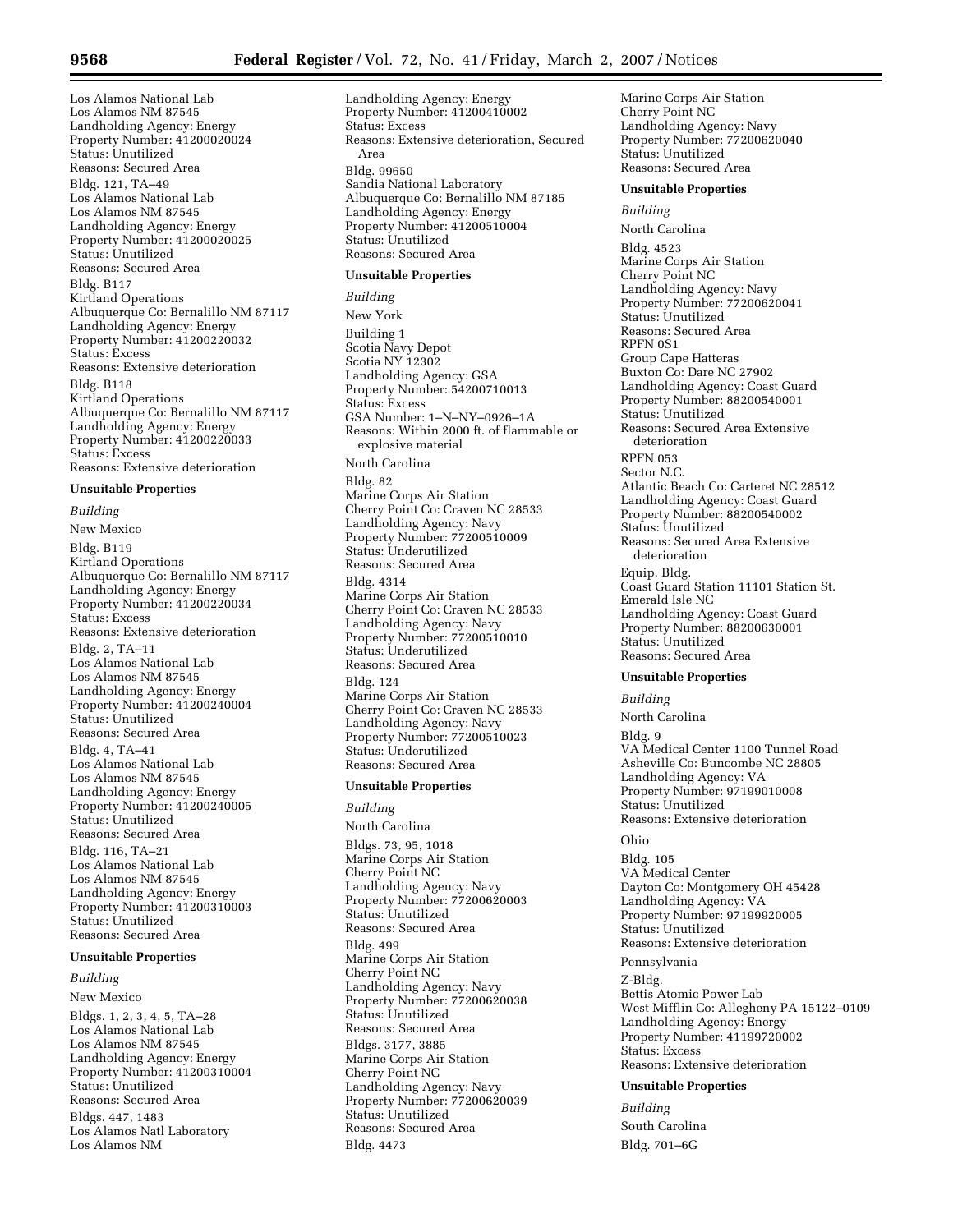Jackson Barricade Jackson SC Landholding Agency: Energy Property Number: 41200420010 Status: Unutilized Reasons: Secured Area Bldg. 211–000F Nuclear Materials Processing Facility Aiken SC 29802 Landholding Agency: Energy Property Number: 41200420011 Status: Excess Reasons: Secured Area Bldg. 221–001F Nuclear Materials Processing Facility Aiken SC 29802 Landholding Agency: Energy Property Number: 41200420015 Status: Excess Reasons: Secured Area Bldg. 190–K Savannah River Operations Aiken SC 29802 Landholding Agency: Energy Property Number: 41200420030 Status: Unutilized Reasons: Secured Area

## **Unsuitable Properties**

*Building*  South Carolina Bldg. 190–P Savannah River Operations Aiken SC 29802 Landholding Agency: Energy Property Number: 41200420031 Status: Unutilized Reasons: Secured Area Bldg. 710–015N Savannah River Operations Aiken SC 29802 Landholding Agency: Energy Property Number: 41200430002 Status: Excess Reasons: Secured Area Bldg. 713–000N Savannah River Operations Aiken SC 29802 Landholding Agency: Energy Property Number: 41200430003 Status: Excess Reasons: Secured Area Bldgs. 80–9G, 10G Savannah River Operations Aiken SC 29802 Landholding Agency: Energy Property Number: 41200430006 Status: Excess Reasons: Secured Area

## **Unsuitable Properties**

*Building* 

South Carolina Bldgs. 105–P, 105–R Savannah River Operations Aiken SC 29802 Landholding Agency: Energy Property Number: 41200430007 Status: Excess Reasons: Secured Area Bldg. 183–003L Savannah River Operations Aiken SC 29802

Landholding Agency: Energy Property Number: 41200430009 Status: Excess Reasons: Secured Area Bldg. 191–000L Savannah River Operations Aiken SC 29802 Landholding Agency: Energy Property Number: 41200430012 Status: Excess Reasons: Secured Area Bldg. 221–016F Savannah River Operations Aiken SC 29802 Landholding Agency: Energy Property Number: 41200430014 Status: Excess Reasons: Secured Area

### **Unsuitable Properties**

*Building*  South Carolina Bldgs. 221–053F, 054F Savannah River Operations Aiken SC 29802 Landholding Agency: Energy Property Number: 41200430016 Status: Excess Reasons: Secured Area Bldgs. 252–003F, 005F Savannah River Operations Aiken SC 29802 Landholding Agency: Energy Property Number: 41200430017 Status: Excess Reasons: Secured Area Bldg. 315–M Savannah River Operations Aiken SC 29802 Landholding Agency: Energy Property Number: 41200430030 Status: Excess Reasons: Secured Area Bldg. 716–002A Savannah River Operations Aiken SC 29802 Landholding Agency: Energy Property Number: 41200430040 Status: Excess Reasons: Secured Area

#### **Unsuitable Properties**

*Building* 

South Carolina

Bldgs. 221–21F, 22F Savannah River Operations Aiken SC 29802 Landholding Agency: Energy Property Number: 41200430042 Status: Excess Reasons: Secured Area Bldg. 221–033F Savannah River Operations Aiken SC 29802 Landholding Agency: Energy Property Number: 41200430043 Status: Excess Reasons: Secured Area Bldg. 254–007F Savannah River Operations Aiken SC 29802 Landholding Agency: Energy Property Number: 41200430044 Status: Excess Reasons: Secured Area Bldg. 281–001F Savannah River Operations Aiken SC 29802 Landholding Agency: Energy Property Number: 41200430045 Status: Excess Reasons: Secured Area

#### **Unsuitable Properties**

#### *Building*

South Carolina Bldg. 281–004F Savannah River Operations Aiken SC 29802 Landholding Agency: Energy Property Number: 41200430046 Status: Excess Reasons: Secured Area Bldg. 281–006F Savannah River Operations Aiken SC 29802 Landholding Agency: Energy Property Number: 41200430047 Status: Excess Reasons: Secured Area Bldg. 703–045A Savannah River Operations Aiken SC 29802 Landholding Agency: Energy Property Number: 41200430050 Status: Excess Reasons: Secured Area Bldg. 703–071A Savannah River Operations Aiken SC 29802 Landholding Agency: Energy Property Number: 41200430051 Status: Excess Reasons: Secured Area

## **Unsuitable Properties**

#### *Building*

South Carolina Bldg. 716–A Savannah River Operations Aiken SC 29802 Landholding Agency: Energy Property Number: 41200430055 Status: Excess Reasons: Secured Area Bldg. 754–008A Savannah River Operations Aiken SC 29802 Landholding Agency: Energy Property Number: 41200430058 Status: Excess Reasons: Secured Area Bldg. 186–R Savannah River Site Aiken SC Landholding Agency: Energy Property Number: 41200430063 Status: Unutilized Reasons: Secured Area Bldg. 230–H Savannah River Site Aiken SC Landholding Agency: Energy Property Number: 41200430065 Status: Unutilized Reasons: Secured Area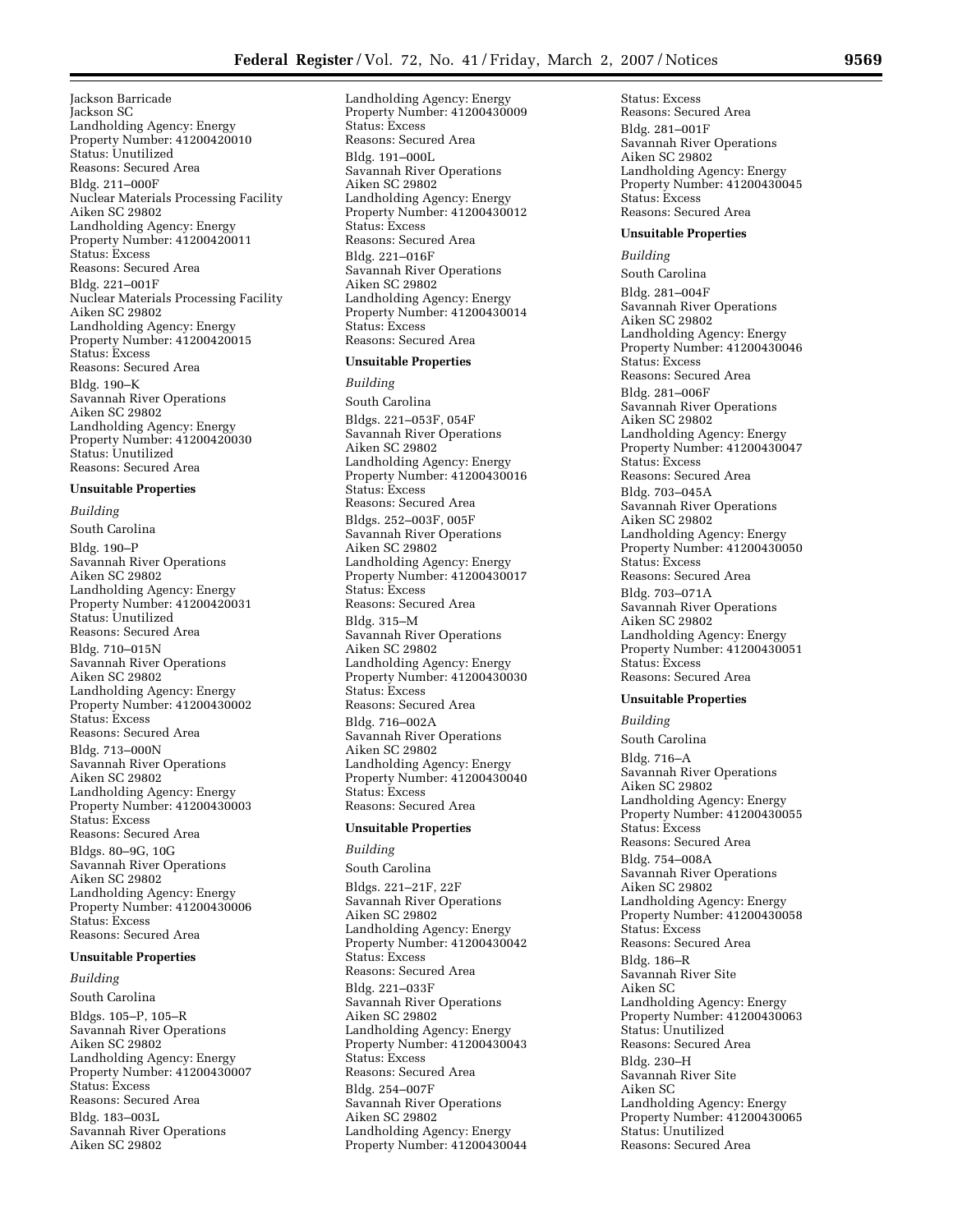## **Unsuitable Properties**

*Building*  South Carolina 4 Bldgs. Savannah River Site #281–2F, 281–5F, 285– F, 285–5F Aiken SC Landholding Agency: Energy Property Number: 41200430066 Status: Unutilized Reasons: Secured Area Bldg. 701–000M Savannah River Site Aiken SC 29802 Landholding Agency: Energy Property Number: 41200430084 Status: Unutilized Reasons: Secured Area Bldg. 608–000P Savannah River Site Aiken SC 29802 Landholding Agency: Energy Property Number: 41200440031 Status: Excess Reasons: Secured Area Bldg. 690–000N Savannah River Site Aiken SC 29802 Landholding Agency: Energy Property Number: 41200440032 Status: Underutilized Reasons: Secured Area

### **Unsuitable Properties**

*Building* 

South Carolina Facility 701–5G Savannah River Site New Ellenton SC Landholding Agency: Energy Property Number: 41200530003 Status: Unutilized Reasons: Extensive deterioration Bldg. 105–013P Savannah River Operations Aiken SC 29802 Landholding Agency: Energy Property Number: 41200620007 Status: Unutilized Reasons: Secured Area Bldg. 714–000A Savannah River Site Aiken SC Landholding Agency: Energy Property Number: 41200620014 Status: Underutilized Reasons: Secured Area Bldgs. 711–000P, 711–001P Savannah River Site Aiken SC 29802 Landholding Agency: Energy Property Number: 41200620015 Status: Excess Reasons: Secured Area

#### **Unsuitable Properties**

*Building* 

South Carolina Bldg. 777–018A Savannah River Site Aiken SC 29802 Landholding Agency: Energy

Property Number: 41200620022 Status: Excess Reasons: Secured Area Bldgs. 108–1P, 108–2P Savannah River Site Aiken SC 29802 Landholding Agency: Energy Property Number: 41200630007 Status: Unutilized Reasons: Secured Area Bldgs. 108–1P, 108–2P Savannah River Site Aiken SC 29802 Landholding Agency: Energy Property Number: 41200640001 Status: Excess Reasons: Secured Area Bldg. 701–001P Savannah River Site Aiken SC 29802 Landholding Agency: Energy Property Number: 41200640002 Status: Unutilized Reasons: Secured Area

### **Unsuitable Properties**

*Building* 

South Carolina Bldgs. 105–1P, 105–6P Savannah River Site Aiken SC 29802 Landholding Agency: Energy Property Number: 41200640003 Status: Unutilized Reasons: Secured Area Bldgs. 151–1P, 151–2P Savannah River site Aiken SC 29802 Landholding Agency: Energy Property Number: 41200640004 Status: Unutilized Reasons: Secured Area Bldg. 191–P Savannah River Site Aiken SC 29802 Landholding Agency: Energy Property Number: 41200640005 Status: Unutilized Reasons: Secured Area Bldg. 710–P Savannah River Site Aiken SC 29802 Landholding Agency: Energy Property Number: 41200640006 Status: Unutilized Reasons: Secured Area

#### **Unsuitable Properties**

*Building*  South Carolina Bldg. 614–63G Savannah River Site Aiken SC 29802 Landholding Agency: Energy Property Number: 41200710006 Status: Unutilized Reasons: Secured Area Bldgs. 701–2G, –905–117G Savannah River Site Aiken SC 29802 Landholding Agency: Energy Property Number: 41200710007 Status: Unutilized

Reasons: Secured Area Bldgs. 1000 thru 1021 Naval Weapons Station Goose Creek Co: Berkeley SC 29445 Landholding Agency: Navy Property Number: 77200440018 Status: Unutilized Reasons: Secured Area Bldg. 102 Marine Corps Recruit Depot Parris Island Co: Beaufort SC 29905 Landholding Agency: Navy Property Number: 77200530017 Status: Unutilized Reasons: Extensive deterioration, Secured Area, Floodway

#### **Unsuitable Properties**

*Building* 

South Carolina

21 Bldgs.

Naval Weapons Station Goose Creek Co: Berkely SC 29445 Landholding Agency: Navy Property Number: 77200620034 Status: Unutilized Directions: 4, 167C, 174, 180, 350, 383, 400, 410, 769, 790, 823, 824, 904, 930, 930A, 953, 953A, 971, 975, 2305, 3526 Reasons: Secured Area Within 2000 ft. of flammable or explosive material Bldg. 1148 Naval Weapons Station Goose Creek Co: Berkeley SC 29445 Landholding Agency: Navy Property Number: 77200630044 Status: Excess Reasons: Extensive deterioration Tennessee Bldg. 3004 Oak Ridge National Lab Oak Ridge Co: Roane TN 37831

Landholding Agency: Energy Property Number: 41199710002 Status: Unutilized Reasons: Secured Area, Extensive deterioration

## **Unsuitable Properties**

*Building* 

Tennessee

Bldgs. 9714–3, 9714–4, 9983–AY Y–12 Pistol Range Oak Ridge Co: Anderson TN 37831 Landholding Agency: Energy Property Number: 41199720004 Status: Unutilized Reasons: Secured Area 5 Bldgs. K–724, K–725, K–1031, K–1131, K– 1410 East Tennessee Technology Park Oak Ridge Co: Roane TN 37831 Landholding Agency: Energy Property Number: 41199730001 Status: Unutilized Reasons: Extensive deterioration Bldg. 9418–1 Y–12 Plant Oak Ridge Co: Anderson TN 37831 Landholding Agency: Energy Property Number: 41199810026 Status: Unutilized Reasons: Extensive deterioration, Secured Area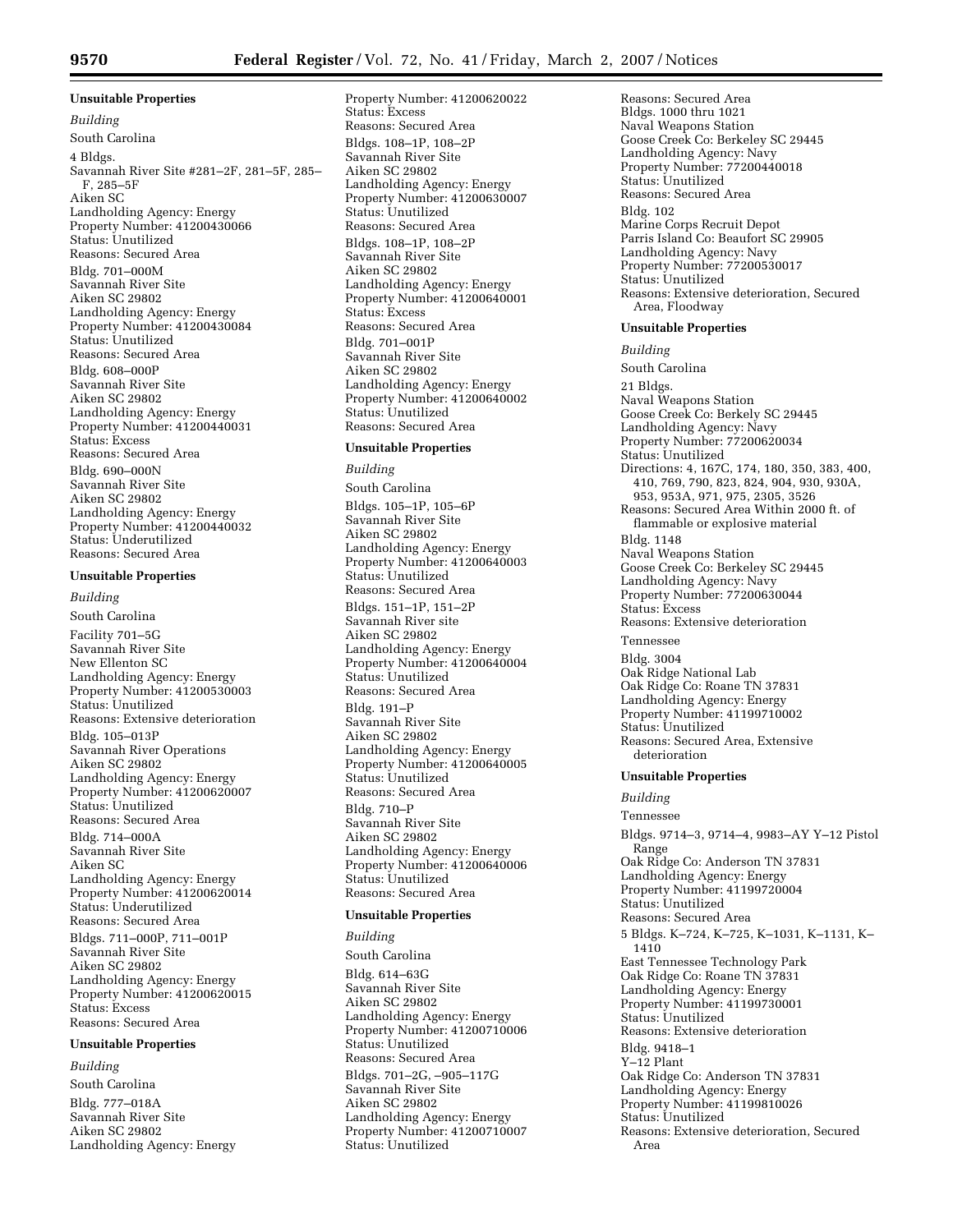16 Bldgs. Oak Ridge Reservation Oak Ridge Co: Anderson TN 37831 Landholding Agency: Energy Property Number: 41200620006 Status: Excess Directions: Freels/Solway Bend Areas Reasons: Extensive deterioration

#### **Unsuitable Properties**

#### *Building*

Tennessee 17 Buildings Naval Support Activity Mid-South Millington TN 38054 Landholding Agency: Navy Property Number: 77200520012 Status: Excess Directions: 892–893, 1704, 1487, 2020, 2035, 2044–2045, 2071, 2074, 2079–2082, 2094, 2096, 2063 Reasons: Secured Area Bldgs. 2, 3, 5 Naval/Marine Corps Rsv Ctr Knoxville Co: Knox TN 37920 Landholding Agency: Navy Property Number: 77200530018 Status: Unutilized Reasons: Extensive deterioration, Secured Area Texas

Zone 12, Bldg. 12–20 Pantex Plant Amarillo Co: Carson TX 79120 Landholding Agency: Energy Property Number: 41200220053 Status: Unutilized Reasons: Within 2000 ft. of flammable or explosive material Secured Area

#### **Unsuitable Properties**

*Building*  Texas Bldgs. 12–017E, 12–019E Pantex Plant Amarillo Co: Carson TX 79120 Landholding Agency: Energy Property Number: 41200320010 Status: Unutilized Reasons: Secured Area, Within 2000 ft. of flammable or explosive material 4 Bldgs. NNSA Pantex Plant Amarillo Co: Carson TX 79120 Landholding Agency: Energy Property Number: 41200540002 Status: Unutilized Directions: 12–009, 12–009A, 12–R–009A, 12–R–009B Reasons: Within 2000 ft. of flammable or explosive material, Secured Area Bldg. 12–011A NNSA Pantex Plant Amarillo Co: Carson TX 79120 Landholding Agency: Energy Property Number: 41200540003 Status: Unutilized Reasons: Secured Area, Within 2000 ft. of flammable or explosive material

#### **Unsuitable Properties**

*Building*  Texas Bldg. 12–097 NNSA Pantex Plant Amarillo Co: Carson TX 79120 Landholding Agency: Energy Property Number: 41200540004 Status: Unutilized Reasons: Secured Area Within 2000 ft. of flammable or explosive material Bldgs. 11–54, 11–54A Zone 11 Pantex Plant Amarillo Co: Carson TX 79120 Landholding Agency: Energy Property Number: 41200630008 Status: Unutilized Reasons: Within 2000 ft. of flammable or explosive material, Secured Area Bldg. 12–002B Zone 12 Pantex Plant Amarillo Co: Carson TX 79120 Landholding Agency: Energy Property Number: 41200630009 Status: Unutilized Reasons: Within 2000 ft. of flammable or explosive material, Secured Area

#### **Unsuitable Properties**

*Building* 

Texas 4 Bldgs. 12–003, 12–R–003, 12–003L Zone 12, Pantex Plant Amarillo Co: Carson TX 79120 Landholding Agency: Energy Property Number: 41200630010 Status: Unutilized Reasons: Secured Area, Within 2000 ft. of flammable or explosive material Bldg. 12–014 Zone 12 Pantex Plant Amarillo Co: Carson TX 79120 Landholding Agency: Energy Property Number: 41200630011 Status: Unutilized Reasons: Secured Area, Within 2000 ft. of flammable or explosive material Bldg. 12–24E Zone 12 Pantex Plant Amarillo Co: Carson TX 79120 Landholding Agency: Energy Property Number: 41200630012 Status: Unutilized Reasons: Secured Area, Within 2000 ft. of flammable or explosive material

#### **Unsuitable Properties**

*Building*  Texas Bldg. 11–029, Zone 11 Pantex Plant Amarillo Co: Carson TX 79120 Landholding Agency: Energy Property Number: 41200640007 Status: Unutilized Reasons: Secured Area, Within 2000 ft. of flammable or explosive material Bldg. 1732

Corpus Christi Co: Nueces TX Landholding Agency: Navy Property Number: 77200540007 Status: Excess Reasons: Secured Area, Extensive deterioration Bldg. 243 Naval Air Station Joint Reserve Base Ft. Worth Co: Tarrant TX 76127 Landholding Agency: Navy Property Number: 77200640035 Status: Unutilized Reasons: Secured Area, Extensive deterioration Bldg. 1430 Naval Air Station Joint Reserve Base Ft. Worth Co: Tarrant TX 76127 Landholding Agency: Navy Property Number: 77200640036 Status: Unutilized Reasons: Secured Area, Extensive deterioration

#### **Unsuitable Properties**

Naval Air Station

*Building* 

Texas

Bldg. 1500 Naval Air Station Joint Reserve Base Ft. Worth Co: Tarrant TX 76127 Landholding Agency: Navy Property Number: 77200640037 Status: Unutilized Reasons: Secured Area, Extensive deterioration Bldg. 4151 Naval Air Station Joint Reserve Base Ft. Worth Co: Tarrant TX 76127 Landholding Agency: Navy Property Number: 77200640038 Status: Unutilized Reasons: Extensive deterioration, Secured Area Virginia Bldg. U63 Naval Amphibious Base Little Creek Co: Norfolk VA 23521 Landholding Agency: Navy Property Number: 77200610007 Status: Excess Reasons: Extensive deterioration Bldg. 3660 Naval Amphibious Base Little Creek Co: Norfolk VA 23521 Landholding Agency: Navy Property Number: 77200610008 Status: Excess Reasons: Extensive deterioration **Unsuitable Properties** 

*Building* 

Virginia Bldg. 3830 Naval Amphibious Base Little Creek Co: Norfolk VA 23521 Landholding Agency: Navy Property Number: 77200610009 Status: Excess Reasons: Extensive deterioration Bldgs. 500, 501 Naval Weapon Station Yorktown VA 23691 Landholding Agency: Navy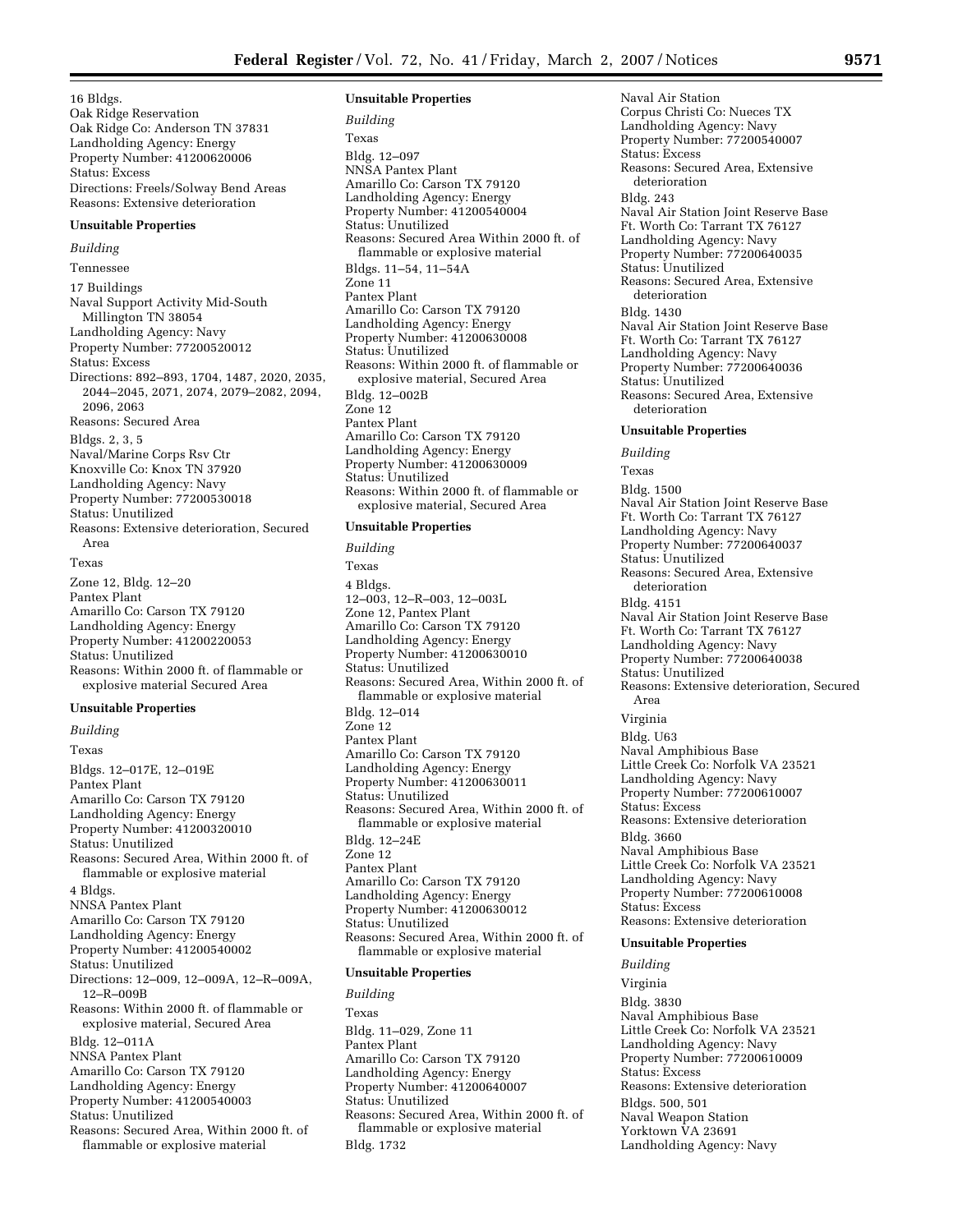22416 Road F NE

Property Number: 77200640012 Status: Excess Reasons: Extensive deterioration Bldg. 628 Naval Weapon Station Yorktown VA 23691 Landholding Agency: Navy Property Number: 77200640013 Status: Excess Reasons: Extensive deterioration Training Bldg. USCG Integrated Support Ctr Portsmouth Co: Norfolk VA 43703 Landholding Agency: Coast Guard Property Number: 88200530001 Status: Excess Reasons: Secured Area

## **Unsuitable Properties**

*Building* 

Virginia Bldg. 011 Integrated Support Center Portsmouth Co: Norfolk VA 43703 Landholding Agency: Coast Guard Property Number: 88200620002 Status: Excess Reasons: Secured Area

Washington

79 Structures

Hanford Site 100, 300, 400 Richland Co: Benton WA 99352 Landholding Agency: Energy Property Number: 41200620010 Status: Excess Directions: Infrastructure Facilities Reasons: Secured Area

87 Structures Hanford Site 100, 300, 400 Richland Co: Benton WA 99351 Landholding Agency: Energy Property Number: 41200620011 Status: Excess Directions: Mobile Offices Reasons: Secured Area

## **Unsuitable Properties**

*Building*  Washington 139 Structures Hanford Site 100, 300, 400 Richland Co: Benton WA 99352 Landholding Agency: Energy Property Number: 41200620012 Status: Excess Directions: Offices Facilities Reasons: Secured Area 122 Structures Hanford Site 100, 300, 400 Richland Co: Benton WA 99352 Landholding Agency: Energy Property Number: 41200620013 Status: Excess Directions: Process Facilities Reasons: Secured Area Bldgs. 128, 129 Yakima Project Yakima WA 98901 Landholding Agency: Interior Property Number: 61200630018 Status: Excess Reasons: Extensive deterioration Bldgs. 0304, 0305

Soap Lake Co: Grant WA 98851 Landholding Agency: Interior Property Number: 61200640003 Status: Excess Reasons: Extensive deterioration **Unsuitable Properties**  *Building*  Washington Bldgs. 0801, 0804 Frontage Road West Quincy Co: Grant WA 98848 Landholding Agency: Interior Property Number: 61200640004 Status: Excess Reasons: Extensive deterioration Bldgs. 1202, 1203 S. Maple Warden Co: Grant WA 98857 Landholding Agency: Interior Property Number: 61200640005 Status: Excess Reasons: Extensive deterioration Bldgs. 1702, 1707 Highway Heights Mesa Co: Franklin WA 99343 Landholding Agency: Interior Property Number: 61200640006 Status: Excess Reasons: Extensive deterioration Bldg. 1806 Klamath Road Mesa Co: Franklin WA 99343 Landholding Agency: Interior Property Number: 61200640007 Status: Excess Reasons: Extensive deterioration

## **Unsuitable Properties**

*Building*  Washington Bldg. 529 Puget Sound Naval Shipyard Bremerton WA 98314–5000 Landholding Agency: Navy Property Number: 77200040020 Status: Excess Reasons: Secured Area Bldg. 8 Naval Reserve Center Spokane WA 99205 Landholding Agency: Navy Property Number: 77200430025 Status: Excess Reasons: Secured Area, Extensive deterioration Bldgs. 10, 11 Naval Reserve Center Spokane WA 99205 Landholding Agency: Navy Property Number: 77200430026 Status: Excess Reasons: Extensive deterioration, Secured Area Bldgs. 2656–2658 Naval Air Station Lake Hancock Coupeville Co: Island WA 98239 Landholding Agency: Navy Property Number: 77200430027 Status: Unutilized Reasons: Secured Area

*Building*  Washington Bldgs. 2652, 2705 Naval Air Station **Whidhey** Oak Harbor WA 98277 Landholding Agency: Navy Property Number: 77200440010 Status: Unutilized Reasons: Secured Area Bldgs. 79, 884 NAS Whidbey Island Seaplane Base Oak Harbor WA 98277 Landholding Agency: Navy Property Number: 77200440011 Status: Unutilized Reasons: Secured Area Bldg. 121 NAS Whidbey Island Ault Field Oak Harbor WA 98277 Landholding Agency: Navy Property Number: 77200440012 Status: Unutilized Reasons: Secured Area Bldg. 419 NAS Whidbey Island Ault Field Oak Harbor WA 98277 Landholding Agency: Navy Property Number: 77200440013 Status: Unutilized Reasons: Secured Area

**Unsuitable Properties** 

## **Unsuitable Properties**

*Building*  Washington Bldgs. 2609, 2610 NAS Whidbey Island Ault Field Oak Harbor WA 98277 Landholding Agency: Navy Property Number: 77200440014 Status: Unutilized Reasons: Secured Area Bldg. 2753 NAS Whidbey Island Ault Field Oak Harbor WA 98277 Landholding Agency: Navy Property Number: 77200440015 Status: Unutilized Reasons: Secured Area Bldg. 108 Naval Magazine Port Hadlock Co: Jefferson WA 98339–9723 Landholding Agency: Navy Property Number: 77200510015 Status: Unutilized Reasons: Extensive deterioration, Secured Area Bldg. 351 Puget Sound Naval Shipyard Bremerton WA 98314 Landholding Agency: Navy Property Number: 77200530026 Status: Unutilized Reasons: Secured Area, Within 2000 ft. of flammable or explosive material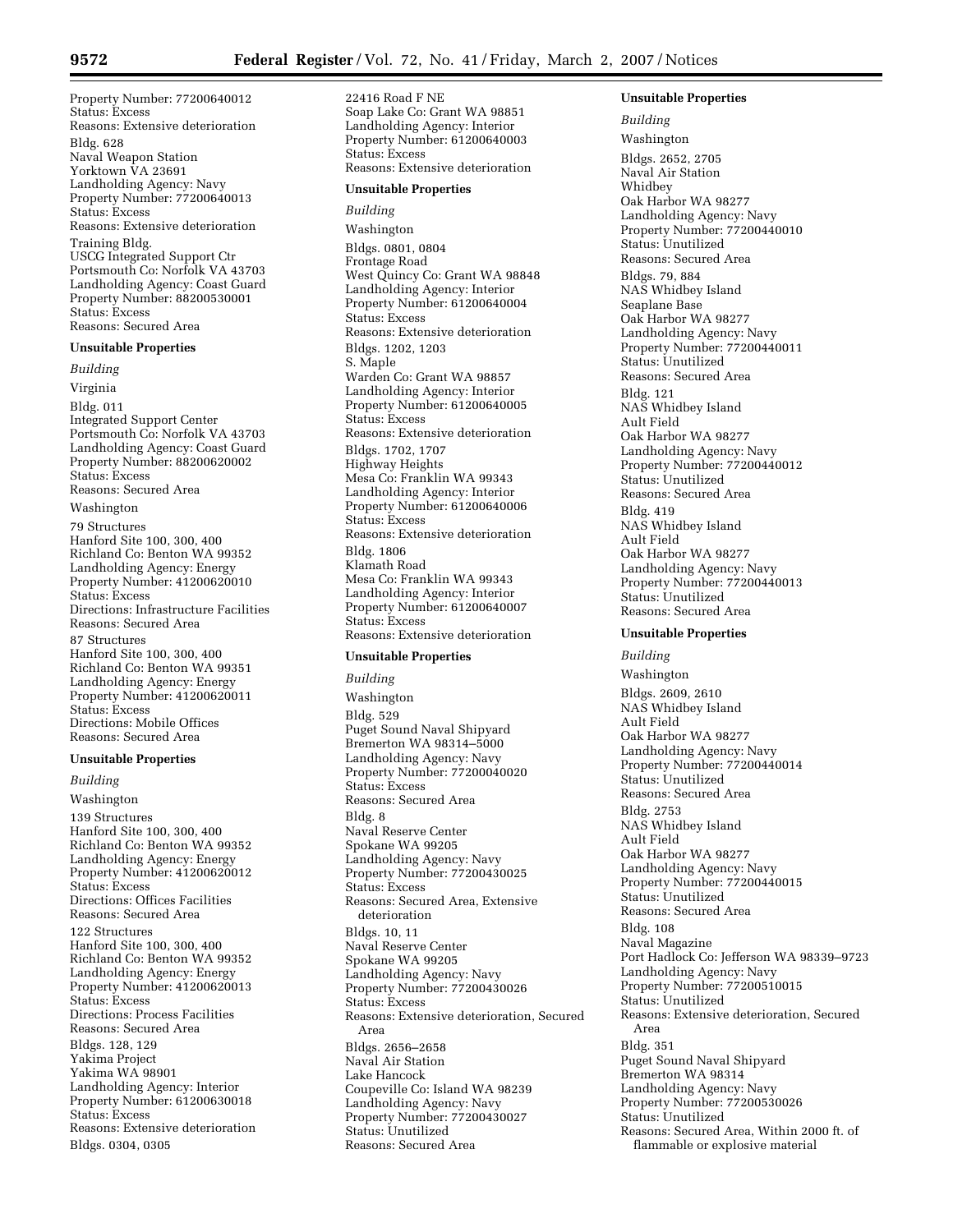## **Unsuitable Properties**

*Building*  Washington Bldg. 1032 Naval Base Bangor Tower Site Silverdale WA 98315 Landholding Agency: Navy Property Number: 77200630045 Status: Unutilized Reasons: Within 2000 ft. of flammable or explosive material, Secured Area Bldg. 71 Naval Magazine Port Hadlock Co: Jefferson WA 98339–9723 Landholding Agency: Navy Property Number: 77200640007 Status: Unutilized Reasons: Secured Area, Extensive deterioration Bldgs. 82, 83 Naval Magazine Port Hadlock Co: Jefferson WA 98339–9723 Landholding Agency: Navy Property Number: 77200640008 Status: Unutilized Reasons: Extensive deterioration, Secured Area

#### **Unsuitable Properties**

*Building*  Washington Bldgs. 168, 188 Naval Magazine Port Hadlock Co: Jefferson WA 98339–9723 Landholding Agency: Navy Property Number: 77200640009 Status: Unutilized Reasons: Extensive deterioration, Secured Area Bldg. 729 Naval Magazine Port Hadlock Co: Jefferson WA 98339–9723 Landholding Agency: Navy Property Number: 77200640010 Status: Unutilized Reasons: Extensive deterioration, Secured Area Bldgs. 910, 921 Naval Magazine Port Hadlock Co: Jefferson WA 98339–9723 Landholding Agency: Navy Property Number: 77200640011 Status: Unutilized Reasons: Extensive deterioration, Secured Area Bldgs. 407, 447 Naval Base Bremerton Co: Kitsap WA 98310 Landholding Agency: Navy Property Number: 77200640014 Status: Excess

# Reasons: Secured Area

## **Unsuitable Properties**

*Building*  Washington Bldg. 867 Naval Base Bremerton Co: Kitsap WA 98310 Landholding Agency: Navy Property Number: 77200640015

Status: Excess Reasons: Secured Area Bldgs. 937, 975 Naval Base Bremerton Co: Kitsap WA 98310 Landholding Agency: Navy Property Number: 77200640016 Status: Excess Reasons: Secured Area Bldg. 1449 Naval Base Silverdale Co: Kitsap WA 98315 Landholding Agency: Navy Property Number: 77200640017 Status: Unutilized Reasons: Secured Area Bldg. 1670 Naval Base Silverdale Co: Kitsap WA 98315 Landholding Agency: Navy Property Number: 77200640018 Status: Unutilized Reasons: Secured Area

## **Unsuitable Properties**

*Building*  Washington Bldgs. 2007, 2801 Naval Base Silverdale Co: Kitsap WA 98315 Landholding Agency: Navy Property Number: 77200640019 Status: Unutilized Reasons: Secured Area Bldgs. 6021, 6095 Naval Base Silverdale Co: Kitsap WA 98315 Landholding Agency: Navy Property Number: 77200640020 Status: Unutilized Reasons: Secured Area Bldgs. 6606, 6661 Naval Base Silverdale Co: Kitsap WA 98315 Landholding Agency: Navy Property Number: 77200640021 Status: Unutilized Reasons: Secured Area Bldgs. 726, 727, 734 Naval Undersea Warfare Keyport Co: Kitsap WA 98345 Landholding Agency: Navy Property Number: 77200640022 Status: Unutilized Reasons: Secured Area, Within 2000 ft. of flammable or explosive material

#### **Unsuitable Properties**

*Building* 

Washington Bldgs. 901, 911 Naval Undersea Warfare Keyport Co: Kitsap WA 98345 Landholding Agency: Navy Property Number: 77200640023 Status: Unutilized Reasons: Secured Area, Within 2000 ft. of flammable or explosive material Bldgs. 925, 938 Naval Undersea Warfare Keyport Co: Kitsap WA 98345 Landholding Agency: Navy Property Number: 77200640024

Status: Unutilized Reasons: Secured Area, Within 2000 ft. of flammable or explosive material Bldg. 1020 Naval Undersea Warfare Keyport Co: Kitsap WA 98345 Landholding Agency: Navy Property Number: 77200640025 Status: Unutilized Reasons: Within 2000 ft. of flammable or explosive material, Secured Area

#### **Unsuitable Properties**

*Building* 

Wisconsin Station Building Coast Guard Station Sheboygan WI Landholding Agency: Coast Guard Property Number: 88200610001 Status: Underutilized Reasons: Secured Area Bldg. OV1 USCG Station Bayfield WI 54814 Landholding Agency: Coast Guard Property Number: 88200620001 Status: Excess Reasons: Secured Area Wyoming Caretakers Residence Anchor Dam Thermopolis WY Landholding Agency: Interior

Property Number: 61200640009 Status: Excess Reasons: Extensive deterioration Storage Bldg.

## **Anchor Dam**

Thermopolis WY Landholding Agency: Interior Property Number: 61200640010 Status: Excess Reasons: Extensive deterioration

#### **Unsuitable Properties**

*Land* 

#### Arizona

58 acres VA Medical Center 500 Highway 89 North Prescott Co: Yavapai AZ 86313 Landholding Agency: VA Property Number: 97190630001 Status: Unutilized Reasons: Floodway 20 acres VA Medical Center 500 Highway 89 North Prescott Co: Yavapai AZ 86313 Landholding Agency: VA Property Number: 97190630002 Status: Underutilized Reasons: Floodway California Trailer Space

Naval Base San Diego CA Landholding Agency: Navy Property Number: 77200520013 Status: Unutilized Reasons: Secured Area